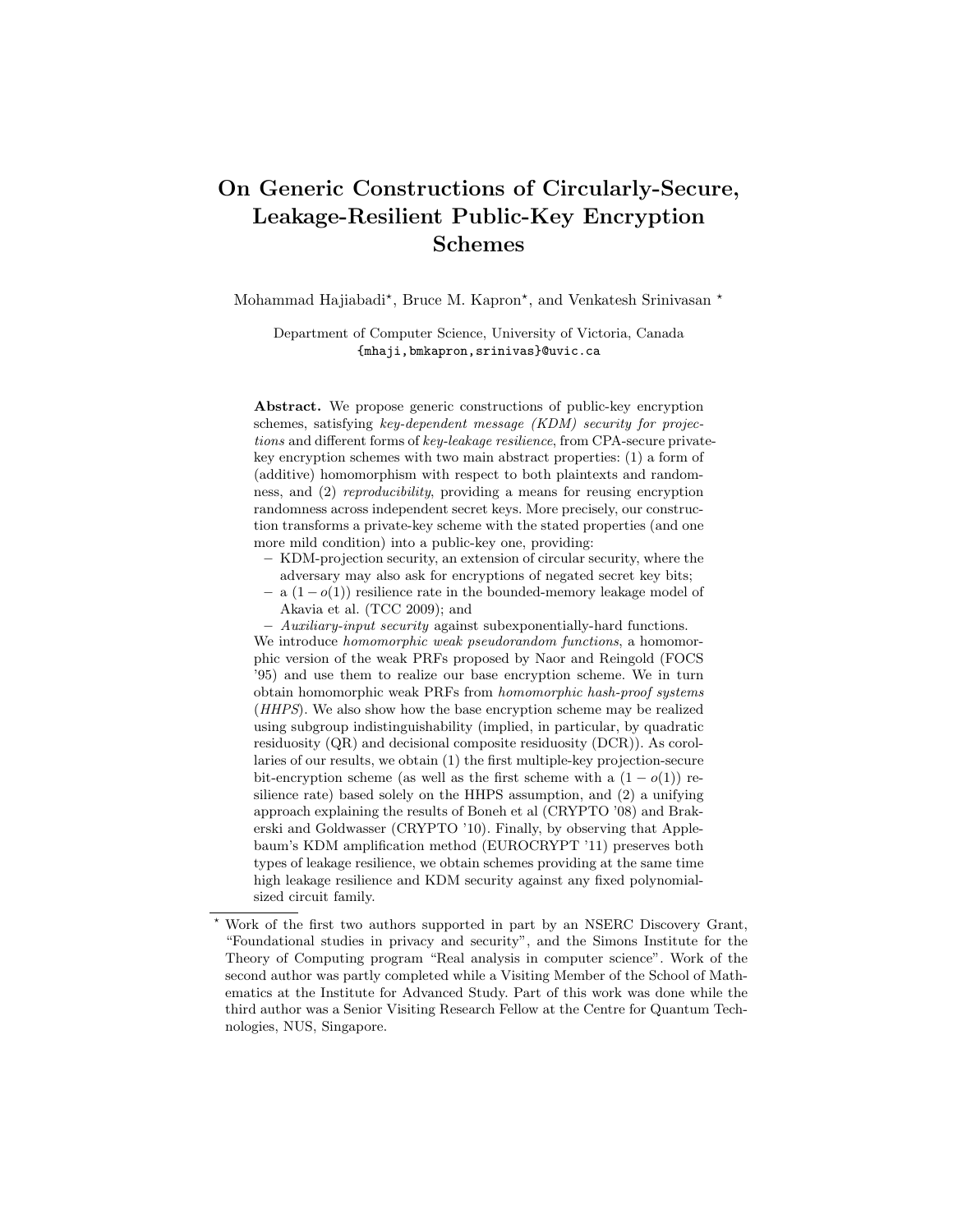# 1 Introduction

A central goal in cryptography is to build a variety of cryptographic primitives with a high degree of versatility from assumptions that are as general as possible. Encryption in particular has been defined, starting with the seminal paper of Goldwasser and Micali [\[23\]](#page-28-0), with respect to successively strong models of security. However, standard notions of encryption security (i.e., CPA and different forms of CCA security [\[23,](#page-28-0)[36,](#page-29-0)[38](#page-29-1)[,17\]](#page-28-1)) fall short in certain applications, in particular, where the adversary may obtain some side information about the internal secret parameters (e.g., the secret key) of the scheme. This leakage of side information may occur due to some unforeseen attacks on the scheme (side-channel attacks), or more fundamentally, when encryption is used as a primitive in a complex protocol which may inherently expose inside information. These observations have led to the definition and realization of stronger notions of encryption security, such as security against different forms of leakage [\[32,](#page-29-2)[19,](#page-28-2)[1,](#page-27-0)[35,](#page-29-3)[15,](#page-28-3)[14,](#page-28-4)[2,](#page-27-1)[25,](#page-29-4)[9\]](#page-28-5), and key-dependent message (KDM) security [\[7](#page-28-6)[,27,](#page-29-5)[8,](#page-28-7)[5,](#page-28-8)[4](#page-28-9)[,9,](#page-28-5)[31,](#page-29-6)[3,](#page-27-2)[10\]](#page-28-10). Our goal is to construct schemes realizing these security properties from general assumptions. Our results concern a basic model of leakage, known as the bounded-leakage model [\[1\]](#page-27-0) and a basic model of KDM security, known as *projection* security (which is slightly stronger than circular security). We will also consider a model of auxiliary-input security [\[15,](#page-28-3)[14\]](#page-28-4). We first provide some background on these models and then describe our results.

For all definitions below (unless otherwise stated) we assume we are encrypting the secret key (or functions thereof) bit-by-bit, i.e., the scheme is either bit encryption, or there is a mapping from bits to two fixed plaintext messages.

**KDM security.** KDM security is defined with respect to a function family  $F$ : informally, an encryption scheme  $(G, E, Dec)$  is F-KDM<sup>(1)</sup> secure if no adversary can distinguish between two oracles, where the first one, on input  $f \in F$ , returns  $E_{pk}(f(sk))$  (for a random  $(pk, sk)$  chosen at the beginning), and the second one, regardless of the input, returns an encryption of a fixed message. A basic form of  $KDM<sup>(1)</sup>$  security is 1-circular security, allowing the adversary to obtain encryptions of any bit of the secret key. Another basic notion is projection security, which also allows the adversary to obtain encryptions of negations of secret key bits.  $KDM^{(1)}$  security generalizes naturally to the case of multiple pairs of keys, giving rise to the notion of  $F\text{-}\text{KDM}^{(n)}\text{-}\text{security}$ , where in a system with the pairs of keys  $(pk_1, sk_1), \ldots, (pk_n, sk_n)$  a chosen function  $f \in F$  comes with an index j, and as a result  $f(sk_1, \ldots, sk_n)$  is encrypted under  $pk_i$ . For example, n-projection security allows the adversary to see encryptions of any bit of any secret key or its negation under (possibly) any other public key.

KDM security was originally defined by Black et al. [\[7\]](#page-28-6), who built a fully-KDM -secure scheme (i.e., KDM-security with respect to all functions) in the random oracle model. In [\[8\]](#page-28-7) Boneh et al. gave the first construction in the standard model, based on the DDH assumption, of a public-key scheme that was proved  $KDM^{(n)}$  secure with respect to *affine functions*. This positive result led to a series of subsequent works, focusing on building affine-KDM $^{(n)}$  security under alternate specific assumptions (i.e., LPN/LWE [\[4\]](#page-28-9), and QR/DCR and more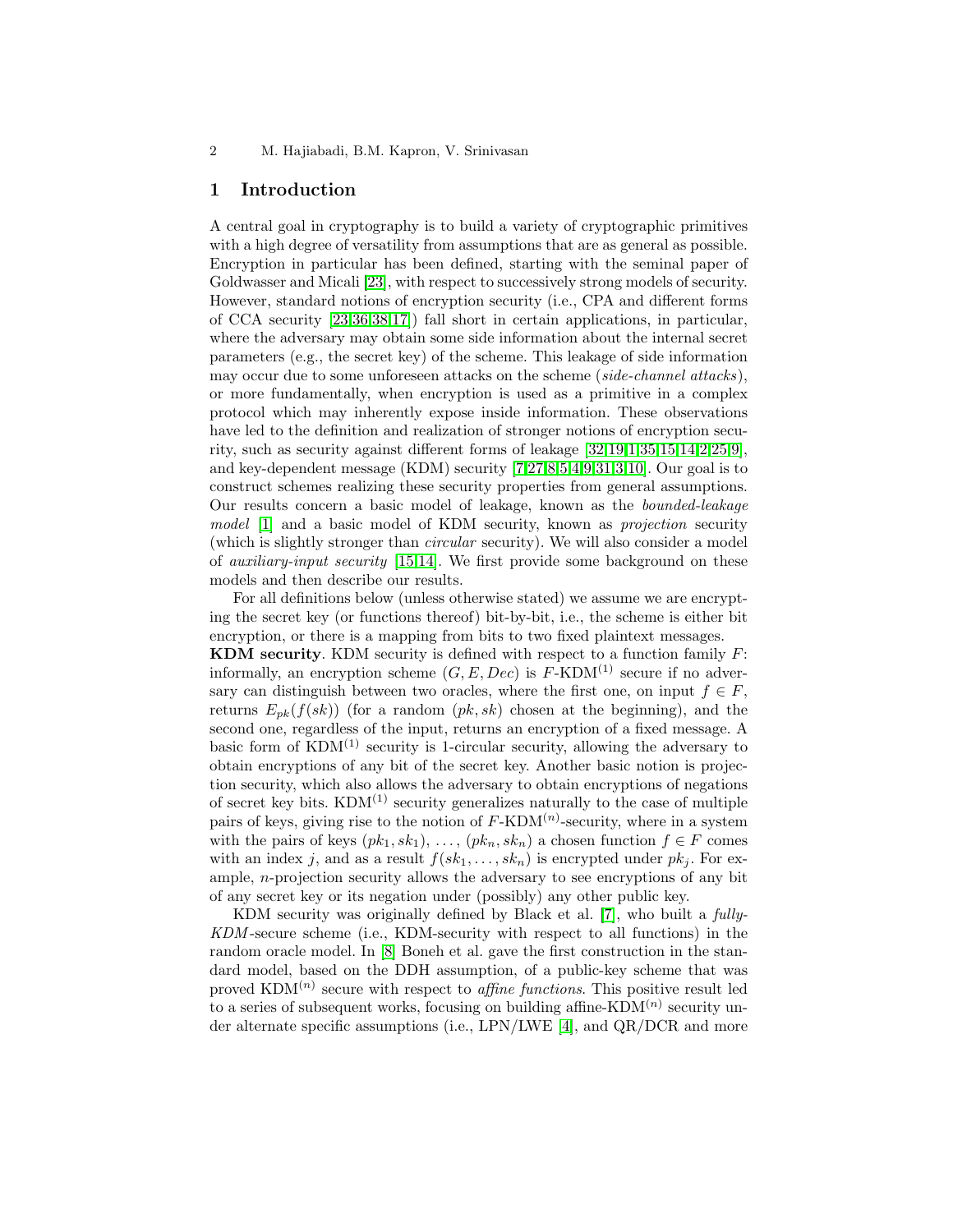generally *subgroup indistinguishability*  $(SG)$  assumptions [\[9\]](#page-28-5)), and on developing KDM-amplification methods for transforming schemes with basic forms of KDM security into schemes with more sophisticated forms of KDM security [\[5,](#page-28-8)[10,](#page-28-10)[3\]](#page-27-2). These amplification methods in turn employ techniques such as garbled circuits [\[5\]](#page-28-8), randomized encoding of functions [\[3\]](#page-27-2) and entropic-KDM security [\[10\]](#page-28-10) to enable KDM transformations. Most relevant to our work are the results of Applebaum [\[3\]](#page-27-2), showing that, informally speaking, projection security is sufficient to obtain KDM security with respect to any fixed circuit family whose size is poly-bounded. Thus, a fundamental question regarding KDM security is to study general assumptions sufficient for realizing projection security, which is one of the main goals in our paper.

It turns out that realizing even 1-circular security for bit encryption is considerably more difficult than the case where the secret-key space is a subset of the plaintext space (so one can encrypt the whole key at once). In the latter case, through simple modifications to the encryption algorithm, one can make any CPA-secure scheme 1-circularly secure. Currently, the only constructions that provide bitwise 1-circular security are those of [\[8,](#page-28-7)[4,](#page-28-9)[10\]](#page-28-10), which are based on specific assumptions. Also, it was shown in [\[41\]](#page-29-7) that the implication that "any CPA-secure bit encryption scheme is also 1-circularly secure" is not provable using reductions that use both the adversary and the scheme in a blackbox way.<sup>[1](#page-2-0)</sup> Moreover, under widely-believed assumptions, there exist CPA-secure bit-encryption schemes that are not 1-circularly secure [\[41,](#page-29-7)[30\]](#page-29-8).

Leakage resilience. Akavia et al. [\[1\]](#page-27-0) introduce the notion of encryption security against bounded memory leakage, wherein an adversary (after seeing the public key) may obtain arbitrary information about the secret key, of the form  $f(sk)$  for adaptively chosen f, as long as the total number of bits leaked does not exceed an a priori fixed quantity,  $\ell$ . (We refer to the fraction  $\ell/|sk|$  as the resilience rate.) They showed that Regev's scheme [\[39\]](#page-29-9) and the identity based encryption scheme of [\[20\]](#page-28-11), both under the LWE assumption, provide resilience rate  $O(1/polylog(|sk|))$ . Naor and Segev [\[35\]](#page-29-3) showed how to obtain encryption schemes resilient to high leakage lengths (but with low resilience rates) from any hash-proof system [\[13\]](#page-28-12) and how to obtain schemes with  $(1 - o(1))$ -resilience rates from d-linear assumptions; moreover, they showed that the circularly-secure scheme of [\[8\]](#page-28-7) provides a  $(1 - o(1))$  resilience rate. Brakerski and Goldwasser [\[9\]](#page-28-5), under the subgroup indistinguishability assumption, implied in turn by the QR and DCR assumptions, showed how to obtain encryption schemes that are affine-KDM secure, with a  $(1 - o(1))$  resilience rate.

Auxiliary-input security. In the auxiliary-input model [\[15](#page-28-3)[,14\]](#page-28-4) the adversary is given some side information of the form  $h(pk, sk)$ , and the goal is to guarantee security as long as recovering sk from  $h(pk, sk)$  is sufficiently, computationally hard. For public-key encryption Dodis et al. [\[14\]](#page-28-4) build schemes based on LWE and DDH (where their DDH-based scheme is a variant of [\[8\]](#page-28-7)) secure against

<span id="page-2-0"></span><sup>&</sup>lt;sup>1</sup> Note that this is different from asking whether CPA-secure bit encryption implies the existence of circularly-secure bit encryption.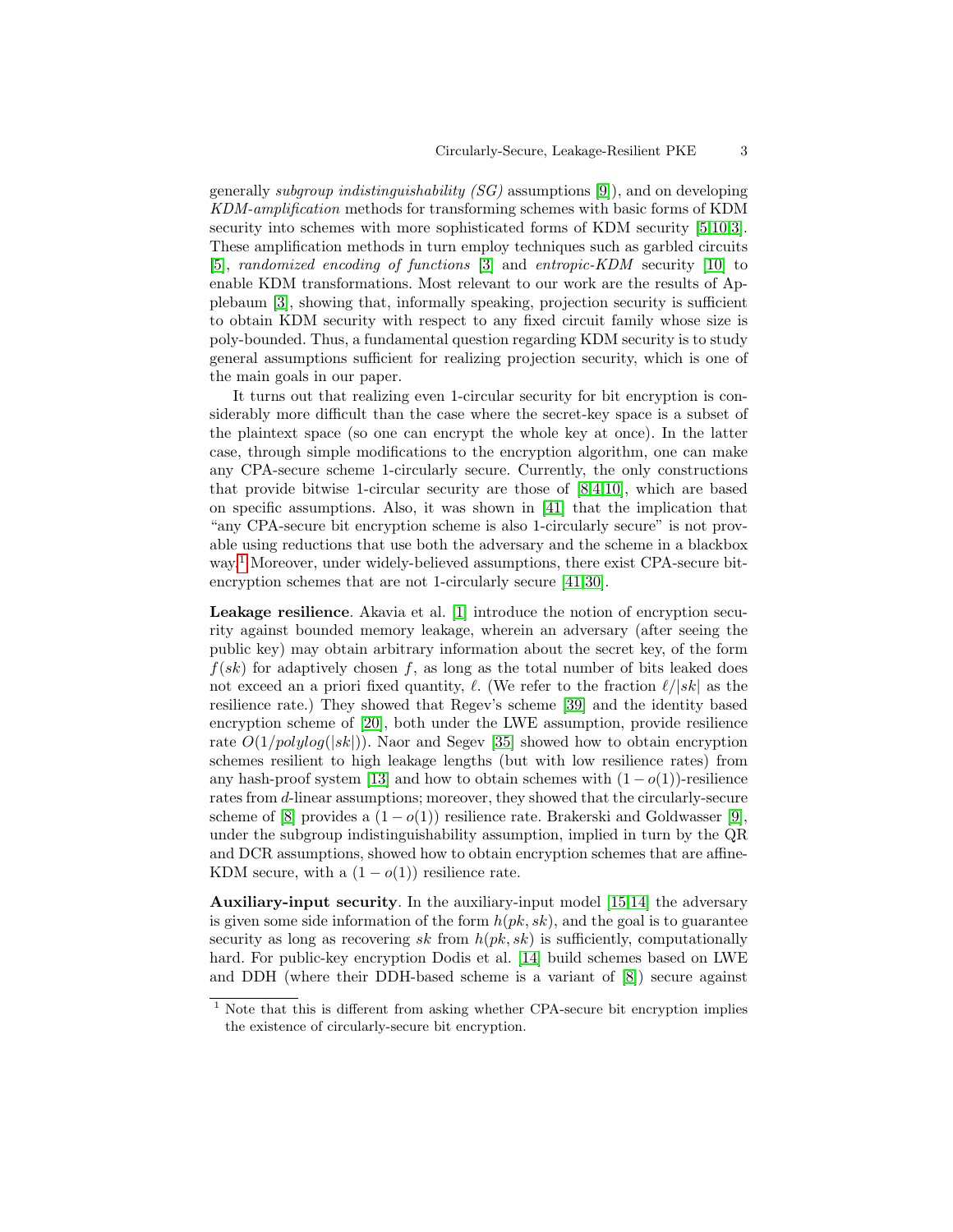subexponentially-hard-to-invert functions. Brakerski and Goldwasser [\[9\]](#page-28-5) present schemes with the same level of auxiliary-input security under the subgroup indistinguishability assumption.

#### 1.1 Our results (assumptions and constructions)

As pointed our earlier, the only constructions of circularly-secure/projectionsecure bit encryption (even 1-circular security) are based on specific assumptions [\[8,](#page-28-7)[4](#page-28-9)[,9\]](#page-28-5). Moreover, the schemes of [\[8,](#page-28-7)[9\]](#page-28-5), referred to as BHHO and BG henceforth, besides KDM security, also provide security against different forms of leakage (as shown in [\[14,](#page-28-4)[35,](#page-29-3)[9\]](#page-28-5)). Therefore, a natural question is whether there exist more general constructions that encompass all these specific constructions.

We will try to answer these questions by building leakage-resilient, projectionsecure encryption schemes from CPA-secure private-key schemes with some special properties, which we now informally describe. Then we will use this privatekey encryption abstraction as a stepping stone toward obtaining our results under other primitives.

The first property is a generalized version of additive homomorphism, where homomorphism is required to hold also with respect to randomness (let  $Hom$ denote the associated function). The second property is what Bellare et al. [\[6\]](#page-28-13) call *reproducibility*, requiring that given a message  $m_2$ , secret key  $sk_2$  and ciphertext  $c = E_{sk_1}(m_1; r)$ , where  $sk_1$ ,  $m_1$  and  $r$  are unknown, one can efficiently obtain  $E_{sk_2}(m_2; r)$ , i.e., there is a way to efficiently transfer the randomness from one encryption to another, provided the secret key for the second encryp-tion is known.<sup>[2](#page-3-0)</sup> We denote this efficient computation by  $Rep(c, m_2, sk_2)$ . Note that if an encryption algorithm reveals its randomness in the clear, then reproducibility is trivially satisfied, e.g., the standard way of building CPA-secure private-key encryption from a pseudorandom function family  $F$ , defining encryption as  $E_{sk}(m) = (r, F_{sk}(r) \oplus m)$ , provides reproducibility. In fact, we will later use this idea to obtain our encryption primitive, based on the existence of homomorphic weak pseudorandom functions. Note that for homomorphism, we are assuming that the message and randomness spaces must form groups. For technical reasons, we will also require the following property: from any encryption  $E_{sk}(b; r)$ , for unknown  $sk, b, r$ , one can obtain  $E_{sk}(1; 0)$ , i.e., the encryption of bit 1 under key sk based on the identity element of the randomness group.<sup>[3](#page-3-1)</sup> We see this as a form of *degenerate* homomorphism.

We introduce a construction C (formalized in Section [3](#page-12-0) and sketched in Subsection [1.4\)](#page-6-0) that transforms a private-key scheme with the stated properties into a public-key one and show the following result.

**Theorem** (informal). Assume that  $\mathcal{E} = (G, E, Dec, Hom, Rep)$  is a CPA-secure private-key, bit-encryption scheme that is degenerate additively homomorphic

<span id="page-3-0"></span><sup>&</sup>lt;sup>2</sup> Both these conditions were used implicitly by Peikert and Waters as the main building blocks for their construction of lossy-trapdoor functions [\[37\]](#page-29-10).

<span id="page-3-1"></span><sup>&</sup>lt;sup>3</sup> The actual assumption we need is substantially weaker. However, we leave it this way for the sake of readability. In fact, under all concrete schemes we present,  $E_{sk}(m; 0)$ depends only on  $m$  and is independent of  $sk$ .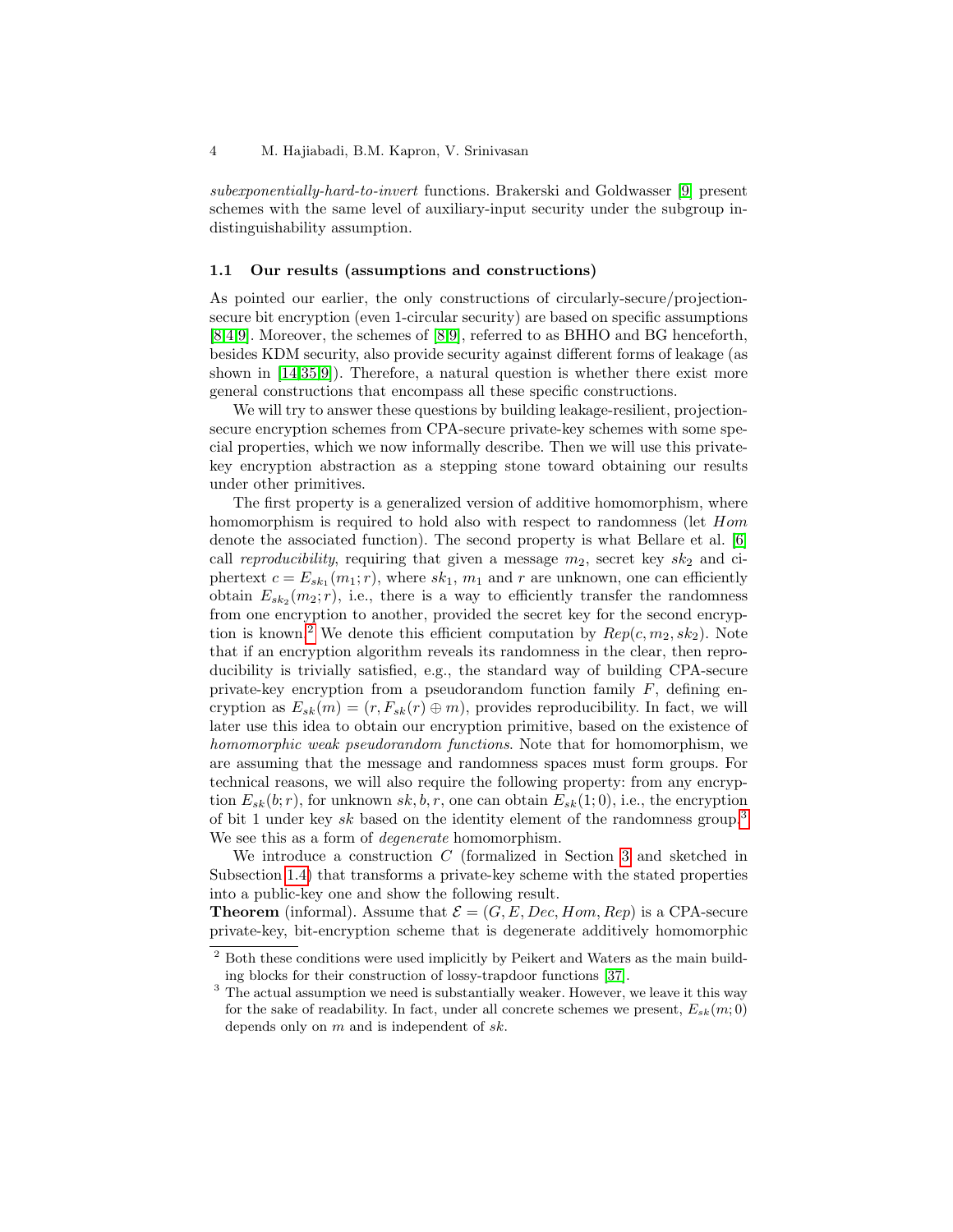and reproducible. Then the constructed scheme  $\mathcal{E}' = C(\mathcal{E})$  is a public-key bitencryption scheme that satisfies the following properties.

- For any integer n, by appropriately choosing the system parameters,  $\mathcal{E}'$  is n-projection secure. (Formalized in Theorem [2\)](#page-18-0)
- By appropriately choosing the system parameters,  $\mathcal{E}'$  provides a  $(1 o(1))$ leakage resilience rate. (Formalized in Theorem [3\)](#page-18-1)
- $\mathcal{E}'$  provides auxiliary-input leakage resilience against subexponentially-hard functions. (Formalized in Theorem [6](#page-25-0) and Remark [1\)](#page-26-0)

We will also discuss generalizations of the above construction to the case the base scheme is not bit-encryption.

# 1.2 Realizations

From homomorphic weak pseudorandom functions. Pseudorandom function families (PRFs) provide a convenient way of realizing reproducible CPAsecure private-key encryption via the standard PRF-based encryption construction. Towards providing homomorphism for a PRF-based scheme, we call a function family homomorphic if both the domain and range of the underlying functions form groups, and each function acts as a homomorphism. A standard PRF cannot, however, be homomorphic since with high probability a truly random function will not be homomorphic and an adversary with the power to (even) nonadaptively query a function oracle may easily exploit this fact. To prevent this type of attack, we work with weak PRFs, defined by Naor and Reingold [\[34\]](#page-29-11), which allow an adversary to see values of the function only on a sequence of random inputs. Formally,  $f_k$  is *weakly pseudorandom* if no adversary can distinguish between  $(d_1, f_k(d_1)), \ldots, (d_p, f_k(d_p))$  and  $(d_1, r_1), \ldots, (d_p, r_p)$ , where all  $d_i$ 's and  $r_i$ 's are chosen independently at random. As we see next, not only is the notion of homomorphic weak PRFs meaningful, it is naturally realizable under specific assumptions. We also note that the standard construction of private-key encryption from a PRF, when applied to homomorphic weak PRFs, results in a scheme that satisfies the properties we need from our base encryption primitive (Lemma [4\)](#page-21-0).

For a DDH-hard group G with  $o = |\mathbb{G}|$ , define  $F = \{f_k : \mathbb{G} \to \mathbb{G}\}_{k \in \mathbb{Z}_0}$  by  $f_k(g) = g^k$ . This function family was introduced and proved to be weakly pseudorandom by Naor, Pinkas and Reingold [\[33\]](#page-29-12); the proof of weak pseudorandomness uses standard techniques related to random-self-reducibility of DDH. The fact that  $f_k$  is homomorphic is clear. Interestingly, by plugging this PRF into our general construction, we obtain a scheme which is a close variant of the BHHO scheme. We also give a realization of weak homomorphic PRFs under *homomor*phic hash-proof systems (HHPS) [\[13\]](#page-28-12): here the PRF is simply the family of hash functions on valid points (Theorem [4\)](#page-22-0). A corollary of our results is the following.

**Corollary.** Under the HHPS assumption and for any integer  $n$ , there exists a public-key encryption scheme that provides, at the same time, n-projection security and a  $(1 - o(1))$ -leakage resilience rate.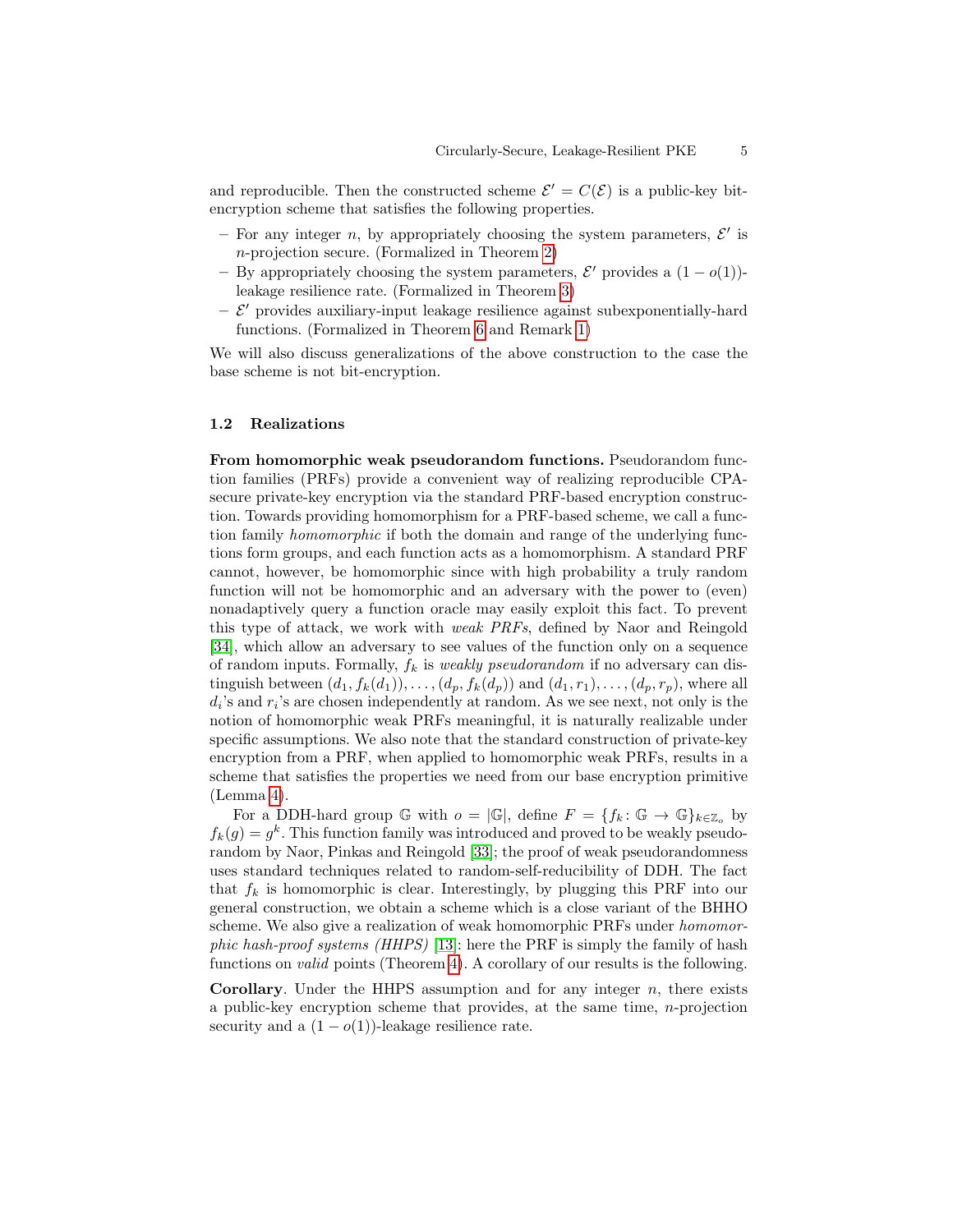To the best of our knowledge, our results give the first HHPS-based encryption scheme that provides (even individually) n-projection security and a  $(1 - o(1))$ -leakage resilience rate. (See SubSection [1.4](#page-6-0) for a comparison of our results with those of the recent work of [\[42\]](#page-29-13).) Naor and Segev [\[35\]](#page-29-3) show how to construct schemes with high tolerated leakage lengths (but low rates of leakage resilience) from any hash-proof system, and also how to obtain schemes with  $(1 - o(1))$  leakage-resilience rates from k-linear assumptions. Our results can be thought of as complementing those of [\[35\]](#page-29-3), by saying that if we add homomorphism to a HPS, we obtain schemes with high resilience rates. Hazay et al. [\[26\]](#page-29-14) show how to obtain schemes withstanding high leakage lengths from any CPA-secure public-key encryption (which is the minimal assumption). Their construction, however, produces a scheme with low leakage-resilience rates, and does not imply our leakage resilience result based on HHPS.

From Subgroup indistinguishability. We show how to instantiate our encryption primitive under the the subgroup indistinguishability (SG) assumption [\[9\]](#page-28-5), of which QR and DCR are special cases (Lemma [5\)](#page-23-0). Our current formulation of homomorphic weak PRFs does not seem to be realizable under the SG assumption. It is, however, possible to formulate a more relaxed version of such PRFs, one that is still sufficient for realizing our encryption assumptions and is also realizable under the SG assumption. We choose not to pursue this direction since there is already an easy way to realize our encryption primitive under the SG assumption.

We provide a summary of our results in Figure 1.



Fig. 1. Summary of results (dashed arrows indicate known implications)

# 1.3 KDM amplification and leakage resilience

We prove that Applebaum's KDM amplification method [\[3\]](#page-27-2) for obtaining KDMsecurity for any fixed family of bounded circuits from projection security also preserves both types of leakage resilience (Theorem [9\)](#page-27-3). We were not, however, able to show this for the KDM amplification methods of [\[5,](#page-28-8)[10\]](#page-28-10). Applebaum's transformation has the key property that it only modifies the encryption and decryption algorithms of the base scheme, by applying randomized encoding and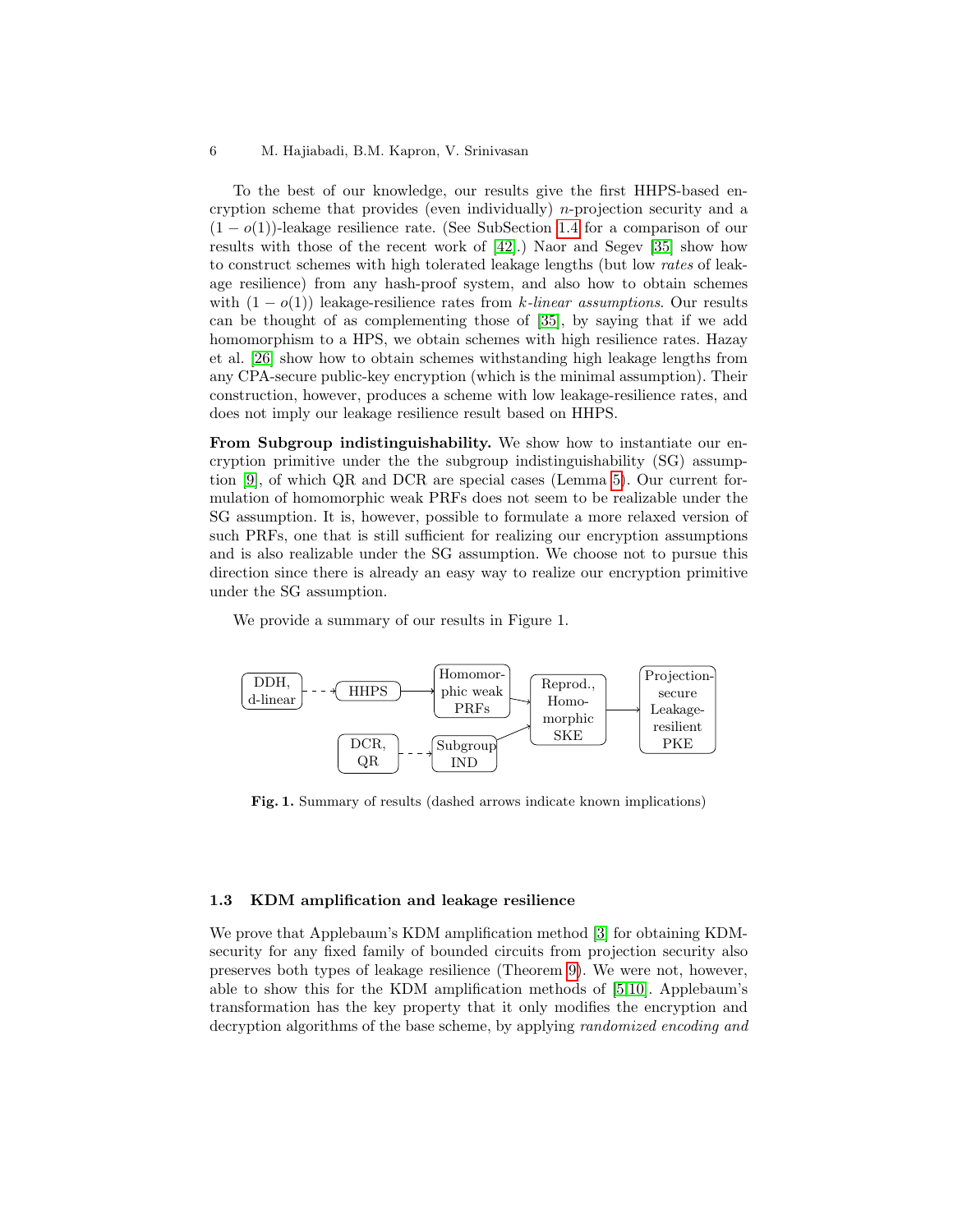decoding, which are fixed mappings constructed based on the target function family, inside the encryption and decryption algorithms. This property facilitates reducing leakage resilience and auxiliary input security of the constructed scheme to the same requirements (i.e., with the same parameters) on the base scheme. As a corollary, for any fixed bounded function family  $F$  and any integer  $n$ , assuming the existence of private-key schemes with the stated properties, we obtain schemes that at the same time provide (1)  $F\text{-}\text{KDM}^{(n)}$  security, (2) a  $(1-o(1))$ -leakage resilience rate, and (3) auxiliary-input security against subexponentially-hard functions (Corollary [1\)](#page-27-4).

### <span id="page-6-0"></span>1.4 Construction technique and further discussion

Construction and proof techniques. We now give a sketch of the construction, C, and proof techniques. Fix  $\mathcal{E} = (G, E, D, Rep, Hom)$  to be a private-key bit-encryption scheme that provides reproducibility and the generalized homomorphism condition. The latter, using additive notation, states the following condition that  $Hom(E_{sk}(b_1; r_1), E_{sk}(b_2; r_2)) = E_{sk}(b_1 + b_2; r_1 + r_2)$ . (Note that because of our additive notation our message space is  $\mathbb{Z}_2$ , and 0 is the identity element of the randomness space.)

Under  $\mathcal{E}' = C(\mathcal{E}) = (G', E', D')$ , the secret key is a random string  $\mathbf{s} \leftarrow \{0, 1\}^l$ (for some poly  $l$ ) and the public key is a tuple of ciphertexts

$$
\mathbf{pk} = (E_{sk}(0; r_1), \dots, E_{sk}(0; r_l), E_{sk}(0; \mathbf{s} \cdot \mathbf{r})),
$$

where  $sk, r_1, \ldots, r_l$  are generated randomly under  $\mathcal E$  and and  $(\cdot)$  denotes the inner product of **s** and  $\mathbf{r} = (r_1, \ldots, r_l)$ . In words, **pk** consists of  $l+1$  *E*-encryptions of zero, where the first  $l$  encryptions are produced independently, while the randomness value used for the last encryption is a "subset-sum" of the previous ones based on s. To encrypt a bit b we sample  $sk' \leftarrow G(1^{\lambda})$  and output  $(E_{sk}(0; r_1), \ldots, E_{sk}(0; r_l), E_{sk}(b; \mathbf{s} \cdot \mathbf{r}))$ , which can be computed from **pk** by applying *Rep* component-wise. To decrypt  $(c_1, \ldots, c_l, c_{l+1})$  under s, we return 0 iff  $c_{l+1} = Hom_s(c_1, \ldots, c_l)$ , where  $Hom_s(c_1, \ldots, c_l)$  "sums" those ciphertexts  $c_i$ where  $s\mathbf{k}_i = 1$ . The correctness of decryption follows.

Some notes are in order. Firstly, under  $G'$ , the secret key of the old scheme, sk, is used only to compute the encryptions needed to form  $pk$ . Roughly, the fact that s is independent of sk underlies the circular security of  $\mathcal{E}'$ . Secondly,  $E'$  has the somewhat unusual property that it calls  $G$ , with the returned values comprising all the randomness used in encryption.

As a warm-up we first discuss CPA security of  $\mathcal{E}'$ . Consider a malformed public key  $\mathbf{pk}_{mal}$  with  $r_{l+1}$  chosen independently at random (instead of being  $\mathbf{s} \cdot \mathbf{r}$ ). CPA security under  $\mathbf{pk}_{mal}$  reduces to showing  $(\mathbf{pk}_{mal}, \mathbf{c}_0) \equiv^c (\mathbf{pk}_{mal}, \mathbf{c}_1)$ , where  $\equiv^c$  denotes computational indistinguishability, and

$$
\mathbf{c}_b = (E_{sk'}(0; r_1), \dots, E_{sk'}(0; r_l), E_{sk'}(b; r_{l+1})
$$

This in turn follows by appealing to the CPA security and reproducibility of  $\mathcal{E}$ . To complete the CPA-security proof, it would suffice to argue that a malformed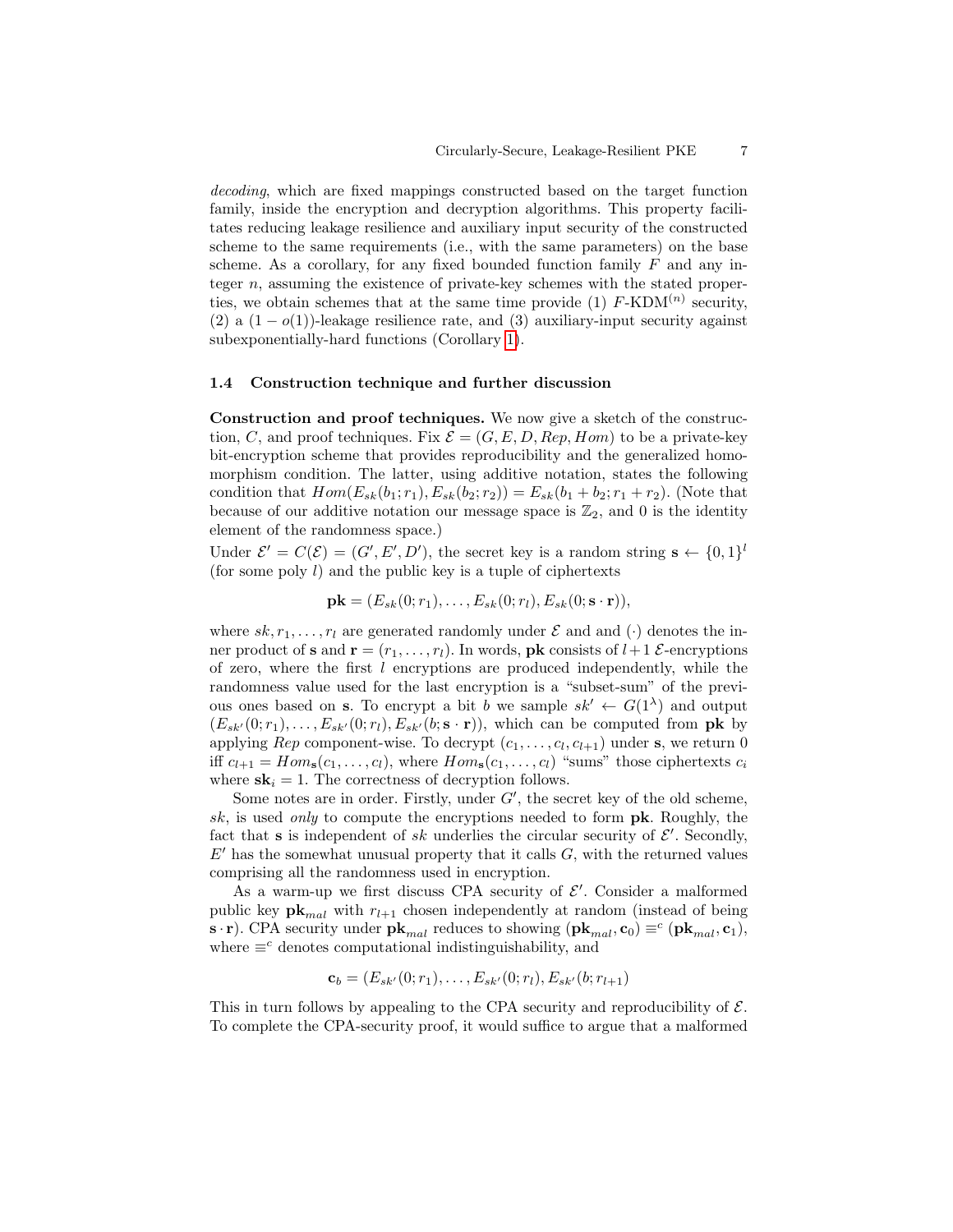public-key is indistinguishable from a valid one, which follows information theoretically (from the *leftover hash lemma*) if  $l$  is large enough. Below we extend the arguments given here to argue about KDM and leakage-resilience security of the scheme.

KDM security. A main idea used in the proof of 1-circular security (for simplicity) is that if one possesses  $s$ , then the encryption of a bit  $b$  may be equivalently computed as  $\mathbf{c} = (c_1, \ldots, c_l, Hom(c_{i_1}, \ldots, c_{i_w}, c'))$ , where  $sk' \leftarrow G(1^{\lambda}),$  $c_j \leftarrow E_{sk'}(0)$  for  $1 \leq j \leq l$ ,  $(i_1, \ldots, i_w)$  are the indices of nonzero bits of s and  $c' = E_{sk'}(b;0)$  (i.e., c' is the encryption of b where the randomness value is fixed to the group identity 0.) Now we consider an intermediate hybrid,  $W_1$ , in which to encrypt the hth bit of **s**, we return  $(c_1, \ldots, c_l, Hom(c_{i_1}, \ldots, c_{i_w}, c'))$ , where now  $c_h$  is an encryption of 1, but every other  $c_j$  is an encryption of 0 (and  $c'$ is an encryption of  $s_h$  under the identity randomness). We will show that  $W_1$ provides a view computationally indistinguishable from the real view,  $W_0$ ; the main idea is that any distinguisher between  $W_0$  and  $W_1$  can be reduced to an adversary A that wins in a special vector-encryption game (performed under  $\mathcal{E}$ ), in which  $A$  may adaptively issue fixed-length vectors of bits (of a certain form), and in response to each vector query  $\mathbf{v}$ , either  $\mathbf{v}$  or the all-zero vector (depending on the challenge bit) is component-wise encrypted under a fresh secret key, but by reusing randomness across each fixed component of vectors (that is the ith component of each vector is always encrypted under a fixed random  $r_i$ ). In Lemma [3](#page-15-0) we show any  $A$  has a negligible advantage under this game, and use this to prove the indistinguishability of  $W_0$  and  $W_1$ . (It turns out this last step also requires us to use degenerate homomorphism to compute  $E_{sk'}(1; 0)$ obliviously to  $sk'$ .) Having proved the indistinguishability of  $W_0$  and  $W_1$  we notice that under  $W_1$  the reply to "encrypt the hth bit of  $s$ " is indeed formed as  $(E_{sk'}(0; r_1), \ldots, E_{sk'}(0; r_{h-1}), E_{sk'}(1; r_h), E_{sk'}(0; r_{h+1}), \ldots, E_{sk'}(0; r_l), E_{sk}(0; s \cdot$ r)), and in particular is independent of s beyond  $\mathbf{s} \cdot \mathbf{r}$ , which makes the rest of the proof follow smoothly using ideas described for the CPA case.

The described techniques might be called simulated KDM encryptions, originally introduced in [\[8\]](#page-28-7), used also in subsequent works [\[4,](#page-28-9)[9\]](#page-28-5), which show how to simulate KDM responses under public information. The main challenge in our setting is how to enable such properties under our general assumptions.

Leakage resilience. For simplicity, we first outline the idea of the proof for the case of nonadaptive leakage resilience (that is, the function  $f$  is queried before the public key being published). To argue about nonadaptive leakage resilience, one has to show  $D_0 \equiv^c D_1$ , where  $D_b = (\mathbf{pk}, \mathbf{c}_b, f(\mathbf{s}))$ , and

$$
\mathbf{c}_b = (E_{sk'}(0; r_1), \dots, E_{sk'}(0; r_l), E_{sk'}(b; \mathbf{s} \cdot \mathbf{r}))
$$

Now since f is chosen independently of  $pk$ , it is also independent of  $r$ , which allows us to apply the average-case version of the leftover hash lemma [\[16\]](#page-28-14) (considering the inner product acts as a universal hash function) to replace  $\mathbf{s} \cdot \mathbf{r}$  with a totally random  $r_{l+1}$ ; the rest of the proof follows from the fact that  $\mathcal E$  allows secure reuse of randomness. For the adaptive case, to handle the issue that  $f$ depends on  $\mathbf{pk}$  (and so we cannot apply random extraction directly), we use sim-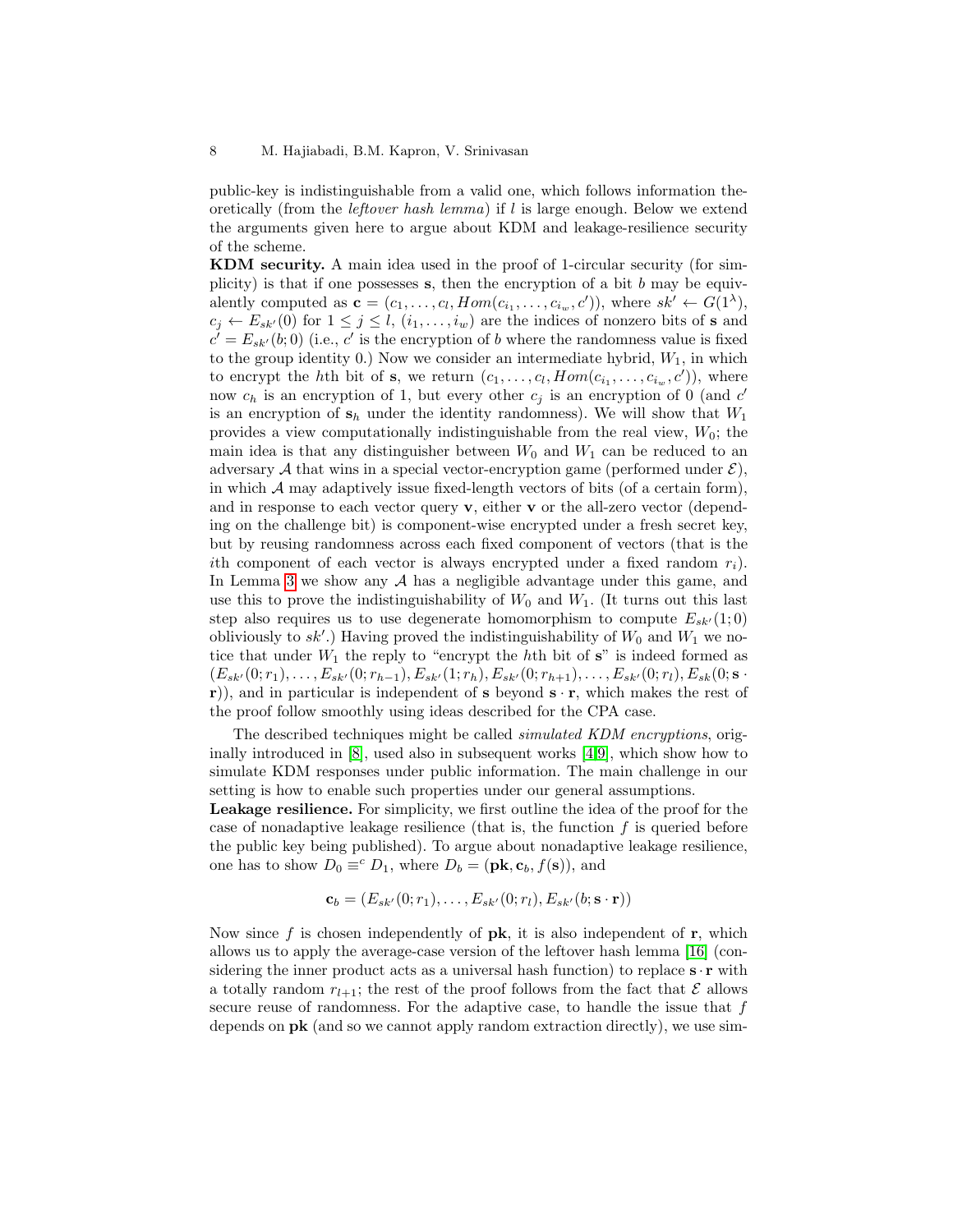ilar techniques to those used by [\[35\]](#page-29-3): we consider a hybrid  $D'_b$ , which is similar to  $D_b$ , but in which the first l bits encrypted under sk' are independently random bits  $b_1, \ldots, b_l$  (as opposed to zeros) and that the last bit is  $\mathbf{s} \cdot (b_1, \ldots, b_l) + b$ . By proving  $D'_b \equiv^c D_b$ , for both  $b \in \{0, 1\}$ , (essentially using reproducibility and semantic security of  $\mathcal{E}$ ) we can now apply the generalized leftover hash lemma by taking  $(b_1, \ldots, b_l)$  as the seed, **s** as the source and considering that  $b_i$ 's are chosen independently of f and **r**; this allows us to replace  $\mathbf{s} \cdot (b_1, \ldots, b_l)$  with a uniformly random bit, proving  $D'_0$  is statistically close to  $D'_1$ . The leakage resilience proof follows. The proof for the auxiliary-input case essentially follows the same line of arguments, except for replacing randomness extraction with pseudorandomness extraction [\[22\]](#page-28-15). We refer the reader to the full proof.

Final remarks. Instantiating the above construction using homomorphic weak PRFs provides an improvement in efficiency, matching the same level of efficiency as [\[8\]](#page-28-7) if the base PRF (in turn) is instantiated under the corresponding assumption. Technically, in this case, it would suffice to define the public key to be  $(d_1, \ldots, d_l, \mathbf{s} \cdot (d_1, \ldots, d_l))$ , i.e., instead of putting the whole ciphertext in each component, we only give the underlying randomness, which would have been given out by the ciphertext itself in the clear. Also, to encrypt  $m$  under  $\mathbf{pk} = (d_1, \ldots, d_l, d_{l+1}),$  we simply output  $(F_{sk}(d_1), \ldots, F_{sk}(d_l), F_{sk}(d_{l+1}) + m),$ where sk is a fresh PRF key.

While our results enable us to explain those of [\[8,](#page-28-7)[9,](#page-28-5)[35\]](#page-29-3), regarding KDM security and leakage resilience of the BHHO and BG schemes, they suffer from the same limitations as those of [\[9\]](#page-28-5), in that, in order to achieve  $KDM<sup>(n)</sup>$  security, we must choose the parameters of our constructed scheme based on  $n$ . Boneh et al. [\[8\]](#page-28-7) get around this dependency by using the random self-reducibility of DDH and strong key-homomorphism properties of DDH-based schemes. Similar dependencies for (even specific) non-DDH-based assumptions occur in other settings as well, e.g., [\[11\]](#page-28-16). We leave it as an open problem to resolve this dependency. We should also mention that the BHHO and BG schemes were proved affine-KDM secure; under the current assumptions, we were not able to extend our results to the affine-KDM setting. Finally, we note that just the fact that we can build a CPA-secure (as opposed to KDM secure) public-key scheme from our private-key assumptions is not unheard of since even weaker forms of homomorphism are known to be sufficient to bridge this gap [\[40\]](#page-29-15).

Comparison with [\[42\]](#page-29-13). Concurrently with our work, Wee [\[42\]](#page-29-13) recently showed that the original HHPS-based encryption scheme of Cramer and Shoup [\[13\]](#page-28-12) provides F-KDM<sup>(1)</sup> security, where F is a function class defined based on the underlying hash functions. (Specifically, following notation in Subsection [6.2,](#page-21-1)  $F = \{f_{\mathsf{c},\mathsf{k}}: \mathsf{SK} \mapsto \mathsf{K}\}\text{, where } f_{\mathsf{c},\mathsf{k}}(sk) = \Lambda_{\mathsf{sk}}(\mathsf{c}) + \mathsf{k}\text{.}$  We note that the basic KDM setting of [\[42\]](#page-29-13) is different from ours in that we are concerned with KDM-security with respect to bit-projections of the secret key. Nevertheless, by instantiating that framework under specific DDH/SG-based HHPSs, [\[42\]](#page-29-13) obtains schemes that are close variants of BHHO and BG. Moreover, the results of [\[42\]](#page-29-13) also explain the bit-affine-security of BHHO and BG, while our results only explain the projection security. On the other hand, we obtain HHPS-based schemes that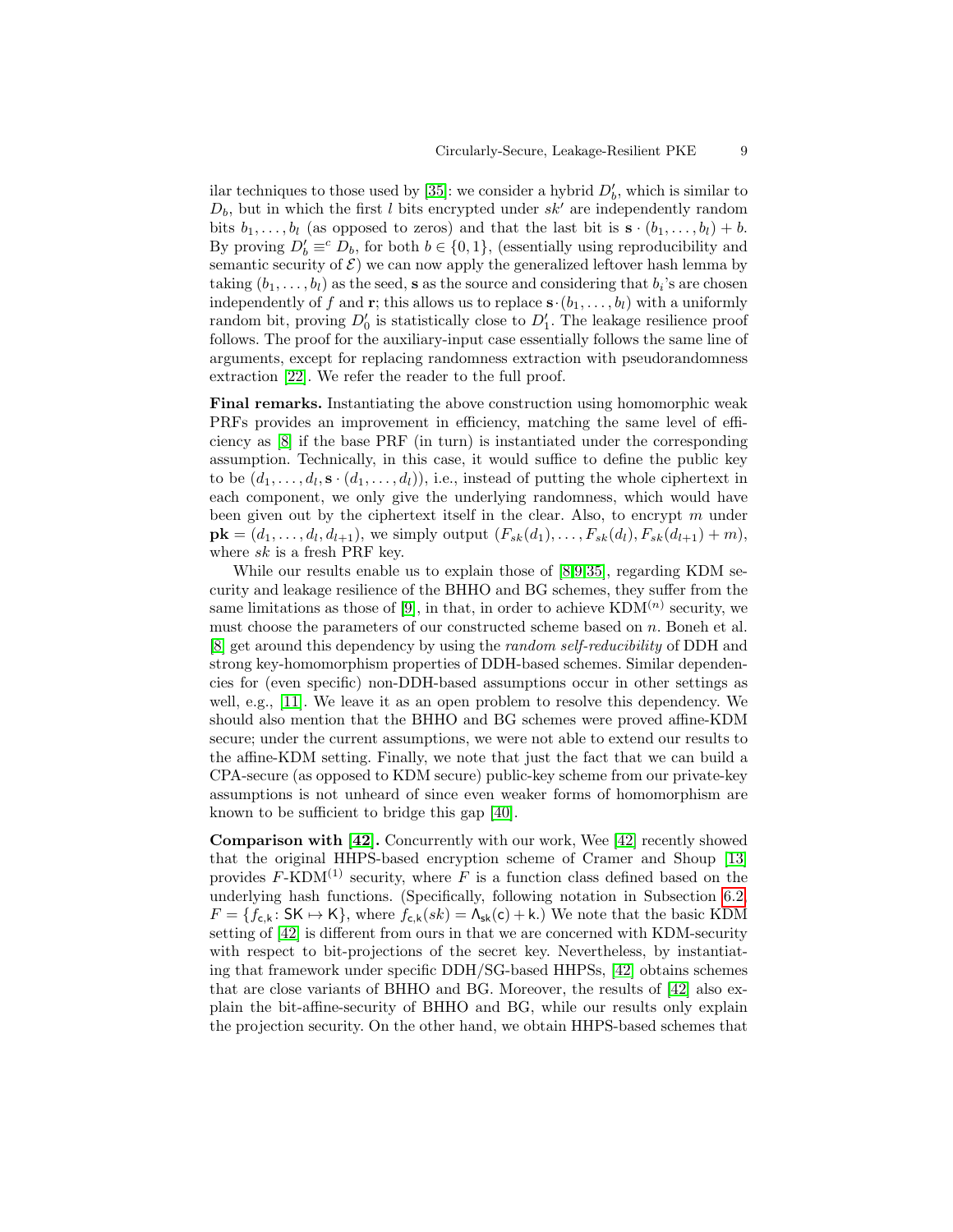are *n*-projection secure, while the results of  $[42]$  do not seem to extend to the multiple-key setting (as noted there). Moreover, by using an encryption-based primitive as our base assumptions, we are able to obtain generic constructions under homomorphic weak PRFs, that is a weaker abstraction than the HHPS, as we show.

Other related work. Choi and Wee [\[12\]](#page-28-17) show how to construct lossy trapdoor functions from homomorphic reproducible encryption by abstracting the matrixbased construction of Peikert and Waters [\[37\]](#page-29-10). This shows one more application of homomorphic weak PRFs as a general primitive. We mention, however, that the main difference between our constructions and those of [\[37](#page-29-10)[,12\]](#page-28-17) is that in [\[37](#page-29-10)[,12\]](#page-28-17) the trapdoor key of the constructed schemes consists of secret keys produced under the base scheme, while in our setting, the main challenge (and novelty) is to come up with a construction whose encryption function still somehow calls that of the base scheme (in order to inherit its security), but in such a way that the secret keys of the base scheme are not included in the constructed secret key.

# 2 Definitions

## 2.1 Standard Notation and Definitions

For a finite set S we use  $x \leftarrow S$  to denote sampling x uniformly at random from S and denote by  $U_S$  or  $U(S)$  the uniform distribution on S. If D is a distribution then  $x \leftarrow D$  denotes choosing x according to D. We denote the support set of a distribution D by  $Sup(D)$ , and write  $x \in D$  to indicate  $x \in Sup(D)$ . The notions of computational indistinguishability and statistical indistinguishability are standard. We use  $\equiv^c$  to refer to computational indistinguishability,  $\equiv^s$  to statistical indistinguishability and  $\equiv$  to *identity* of two distributions. We use the term PPT in this paper in the standard sense. We will often omit the adjective PPT/efficient when discussing functions – by default we assume all such functions are efficient.

We denote the length of  $x \in \{0,1\}^*$  by |x| and the *i*th bit of x, for  $1 \leq i \leq |x|$ , by  $x_i$ . We denote the *n*-th Cartesian power of a set S by  $S^n$ . We call  $f : \mathbb{N} \to \mathbb{R}$ negligible if  $f(\lambda) < 1/P(\lambda)$ , for any poly P and sufficiently large  $\lambda$ .

All groups are assumed to admit efficient group operations, and to be commutative, but not necessarily cyclic, unless otherwise indicated.

#### 2.2 Syntax of encryption schemes

We first start with some notation. We use  $A(a_1, a_2, \ldots; r)$  to denote the deterministic output of randomized function A on inputs  $a_1, a_2, \ldots$  and randomness r, and use  $x \leftarrow A(a_1, a_2, \dots)$  to denote the distribution formed by first choosing r uniformly at random and then outputting  $A(a_1, a_2, \ldots; r)$ .

We assume that all cryptographic primitives (encryption, PRFs, etc) discussed in this paper, besides their usual algorithms, have a parameter-generation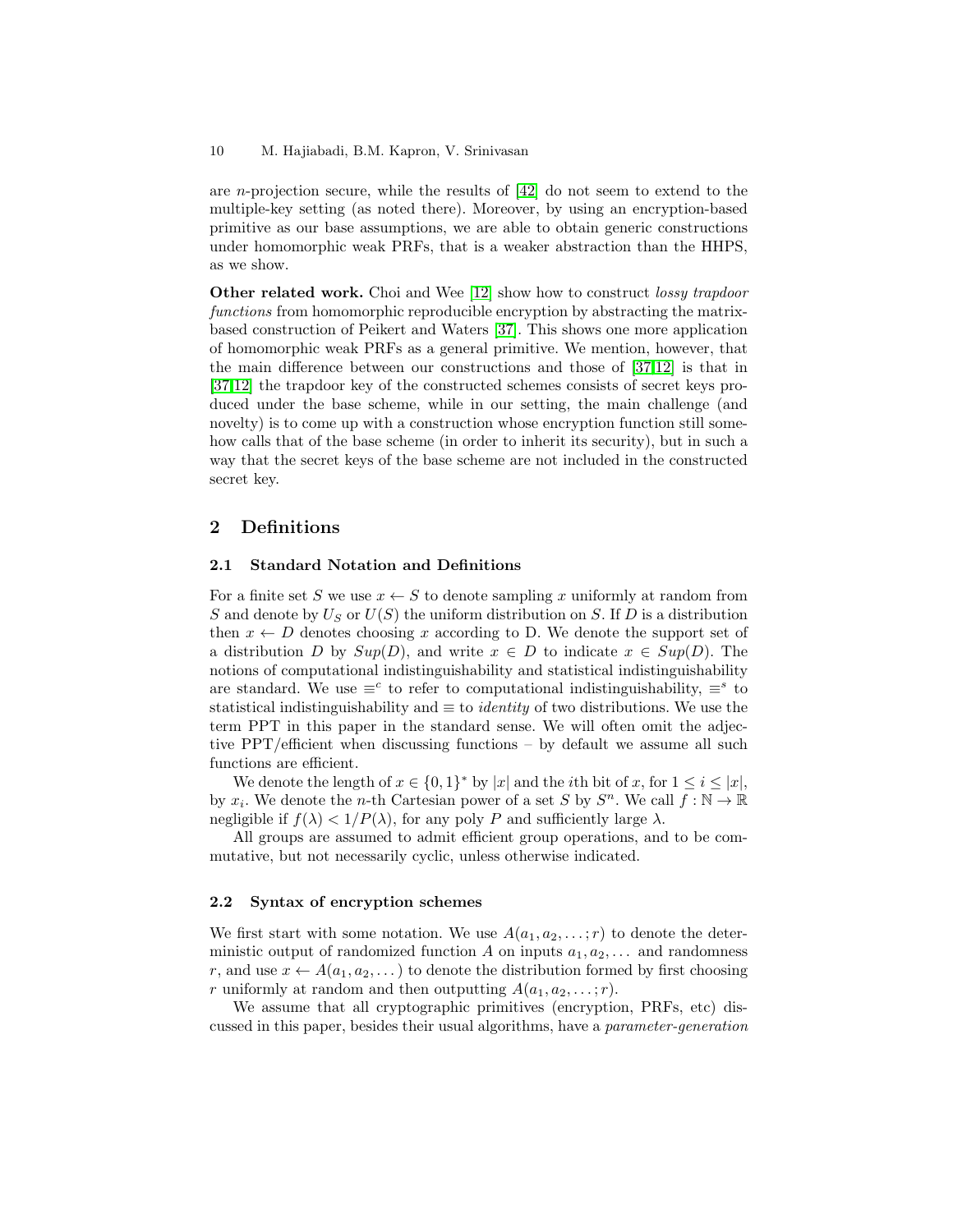algorithm that produces public parameters (e.g., a group) used by all other algorithms. In situations where we talk about generating many keys it should be understood that all keys are sampled under the same public parameters, which were generated randomly at the beginning. We now give the syntax of encryption schemes.

A public-key encryption scheme  $\mathcal E$  is given by algorithms ( $Param, G, E, Dec$ ), all taking as input a *security parameter*  $1^{\lambda}$  (that we make it explicit for *Param* and G and implicit for other algorithms.) Param takes input  $1^{\lambda}$ , and outputs a public parameter, par. The key-generation algorithm, takes  $1^{\lambda}$  and par and outputs public/secret keys,  $(pk, sk) \leftarrow G(1^{\lambda}, par)$ . The encryption algorithm E, takes a public key pk, a plaintext  $m \in \mathcal{M}_{\lambda}$  (where  $\mathcal{M}_{\lambda}$  is the plaintext space) and randomness  $r \in \mathcal{R}_{\lambda}$  (where  $\mathcal{R}_{\lambda}$  is the *randomness space*), and deterministically produces ciphertext  $c = E_{pk}(b; r)$ . Finally, the *decryption* algorithm takes a secret key sk and ciphertext c, and deterministically outputs  $m = Dec_{sk}(c)$ . For correctness, we require, for every  $par \in Param(1^{\lambda})$ ,  $(pk, sk) \in G(1^{\lambda}, param)$ , every m and  $c \in E_{pk}(m)$ , that  $Dec_{sk}(E_{pk}(m)) = m$ . We typically use  $\mathcal{PK}_\lambda$  and  $\mathcal{SK}_\lambda$  to refer to the public-key and secret-key spaces. Formally,  $(\mathcal{PK}_\lambda, \mathcal{SK}_\lambda)$  =  $Sup(G(1^{\lambda}))$ . We make the inclusion of *Param* implicit henceforth.

## 2.3 Key-dependent-message security

In this paper we consider encryption schemes, whose generated secret keys are always bitstrings, but whose plaintext space may or may not be the single-bit space, e.g., it may be a group space. For the latter case, in order to make the notion of bitwise encryption of the secret key meaningful, we assume that a fixed mapping  $(\{0,1\} \to \mathcal{M}_{\lambda})$  is already in place. In the following, when we say  $E_{nk}(b)$ , where b is a bit, if E is a bit encryption algorithm, then we are encrypting the actual bit  $b$ , and otherwise, we are encrypting the element that  $b$  is mapped to. We now proceed to describe the notion of  $KDM<sup>(n)</sup>$  security for an arbitrary encryption scheme  $\mathcal{E} = (G, E, Dec)$  (bit encryption or otherwise).

Assume that  $F = \{F_{\lambda}\}_{{\lambda \in \mathbb{N}}}$  is an ensemble of sets of functions, where for each  $f \in F_{\lambda}$ , it holds that  $\hat{f} : \mathcal{SK}_{\lambda}^{n} \to \{0, 1\}.$ 

We define  $F\text{-}\text{KDM}^{(n)}$  security through the following  $F\text{-}\text{KDM}^{(n)}$  game, played between a challenger and an adversary. The challenger first chooses  $b \leftarrow \{0, 1\}$ , generates  $(pk_1, sk_1), \ldots, (pk_n, sk_n) \leftarrow G(1^{\lambda}),$  and gives  $pk_1, \ldots, pk_n$  to the adversary. The adversary A, given  $pk_i$ 's, can repeatedly and adaptively, for  $1 \leq$  $i \leq n$ , make queries of the form  $(i, f)$ , where  $f \in F_{\lambda}$ , or of the form  $(i, m)$ , where  $m \in \mathcal{M}_{\lambda}$ , and in return,

- If  $b = 0$ , the challenger returns  $E_{pk_i}(f(sk_1, \ldots, sk_n))$  in response to  $(i, f)$ and  $E_{pk_i}(m)$  in response to  $(i, m)$ ; and
- If  $b = 1$ , the challenger returns  $E_{pk_i}(0)$ .

A finally outputs a bit b'. We define the F-KDM<sup>(n)</sup> advantage of A as

$$
Adv^{F\text{-}\mathrm{KDM}^{(n)}}(\mathcal{A}) = |\Pr[b'=1|b=0] - \Pr[b'=1|b=1]|,
$$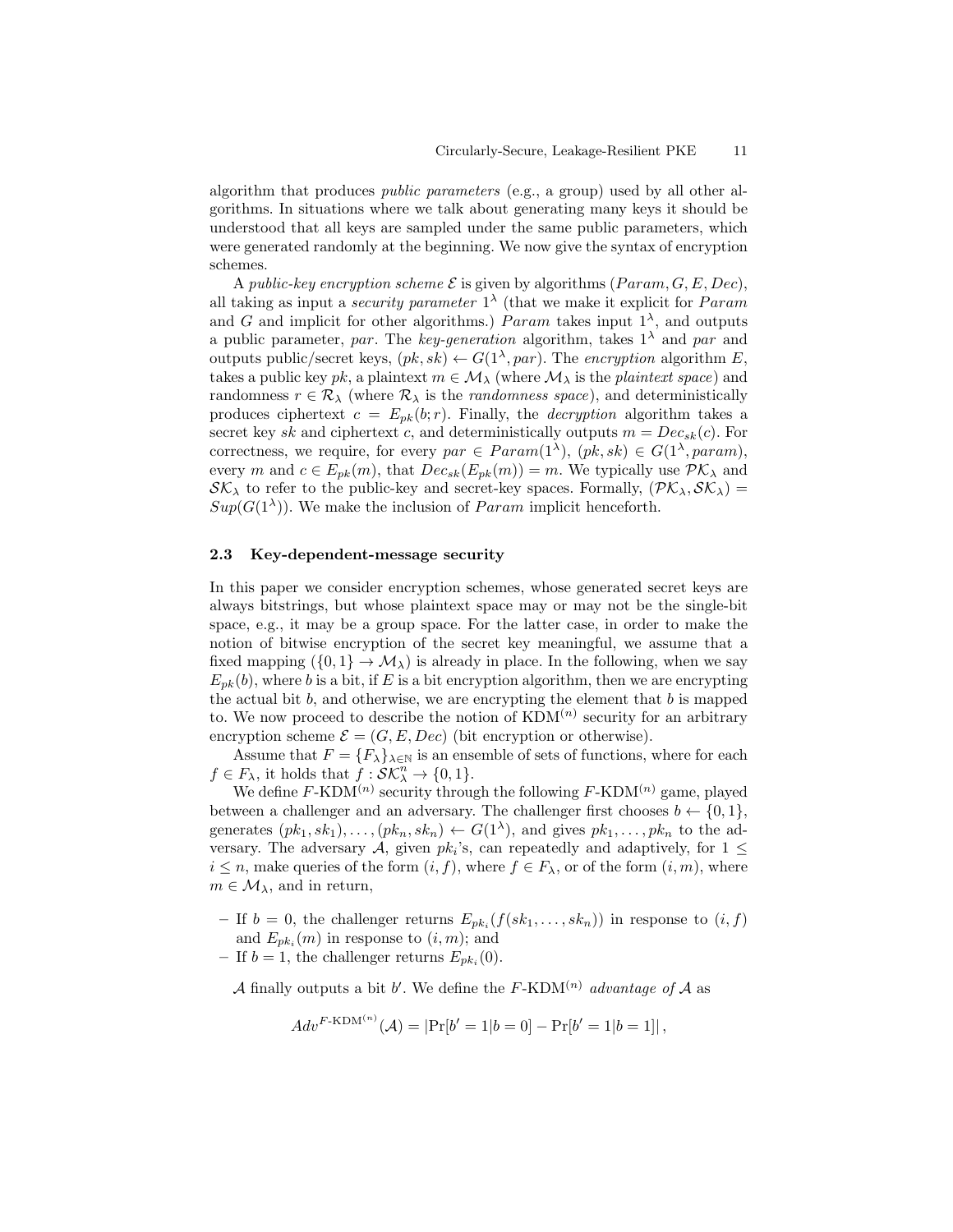where the probabilities are computed over the coins of  $A$  and of the challenger.

We say that  $\mathcal E$  is F-KDM<sup>(n)</sup>-secure if for any  $\mathcal A$  in the above game, it holds that  $Adv^{F\text{-}\text{KDM}^{(n)}}(\mathcal{A}) = negl.$ 

Assume  $\mathcal{SK}_\lambda = \{0,1\}^{l(\lambda)}$  and let  $l = l(\lambda)$ . For  $1 \leq i \leq n$  and  $1 \leq j \leq l$ , define  $Sel_{i,j} : \mathcal{SK}_{\lambda}^n \rightarrow \{0,1\}$  to be the function that on input  $(sk_1, \ldots, sk_n)$ returns the j<sup>th</sup> bit of  $sk_i$ . Similarly, define  $NSel_{i,j}$  to be the function that on input  $(sk_1, \ldots, sk_n)$  returns the negation of the *j*th bit of  $sk_i$ . Finally, define  $S_{\lambda} = \{Sel_{i,j} : 1 \le i \le n, 1 \le j \le l\}$  and  $\hat{S}_{\lambda} = \{NSel_{i,j} : 1 \le i \le n, 1 \le j \le l\}.$ We now give the following definitions.

- We call  $\mathcal E$  *n-circularly secure* if  $\mathcal E$  is  $F$ -KDM<sup>(*n*)</sup> secure, where  $F_{\lambda} = S_{\lambda}$ .
- We call  $\mathcal E$  *n*-projection secure if  $\mathcal E$  is F-KDM<sup>(n)</sup> secure for  $F_\lambda = S_\lambda \cup \hat{S}_\lambda$ .

Semantic security for private-key encryption. For a private-key encryption scheme  $(G, E, Dec)$  it is convenient to work with the following definition of CPA security. (1) The challenger chooses  $b \leftarrow \{0, 1\}$  and private key  $sk \leftarrow G(1^{\lambda})$ . (2) The adversary submits a sequence of messages  $(m_1, \ldots, m_p)$ , where  $p = p(\lambda)$ is an arbitrary function. (3) The challenger returns  $(E_{sk}(m_1), \ldots, E_{sk}(m_p))$  if  $b = 0$ , and  $(E_{sk}(0), \ldots, E_{sk}(0))$ , otherwise. (4) The adversary returns a bit b'. We define the CPA-security advantage of the adversary as

$$
|\Pr[b'=1|b=0] - \Pr[b'=1|b=1]|,
$$

and call the scheme CPA secure if all adversaries have negligible advantage.

### 2.4 Leakage resilience

We define the notion of leakage resilience. For  $\mathcal{L} = \mathcal{L}(\lambda)$ , we say that the publickey encryption scheme  $\mathcal{E} = (G, E, Dec)$  is *£*-length leakage resilient if, for any adversary A, the £-leakage-advantage of A,  $Adv^{\text{L-leak}}(\mathcal{A})$ , defined via the following game, is negligible.

- Setup: The challenger generates  $(pk, sk) \leftarrow G(1^{\lambda})$  and gives pk to A.
- Leakage queries: A sends function  $f : \mathcal{SK}_\lambda \to \{0,1\}^*$  to the challenger, where  $|f(sk)| \leq \pounds$ , and receives, in response,  $f(sk)$ .
- $-$  Challenge: *A* submits  $(m_0, m_1)$  ∈  $\mathcal{M}^2_\lambda$ , and the challenger, samples *b* ←  $\{0,1\}$ , and returns  $E_{pk}(m_b)$  to A. Finally, A returns an output bit b'.

We define  $Adv^{\mathcal{L}-leak}(\mathcal{A}) = |\Pr[b'=1|b=0] - \Pr[b'=1|b=1]|$ . We say that  $\mathcal E$  is r-rate leakage resilient (or has resilience rate r) if  $\mathcal E$  is  $r \cdot \log |\mathcal{SK}|$ -length leakage resilient.

Finally, we note that restricting  $A$  in the above game to a single leakage query is without loss of generality. In particular, the security definition does not become stronger if  $\mathcal A$  is allowed to adaptively make multiple leakage queries provided that the total length of the bits leaked is bounded by  $\mathcal{L}(\lambda)$ . The proof of this fact is straightforward; see [\[1\]](#page-27-0) for a proof.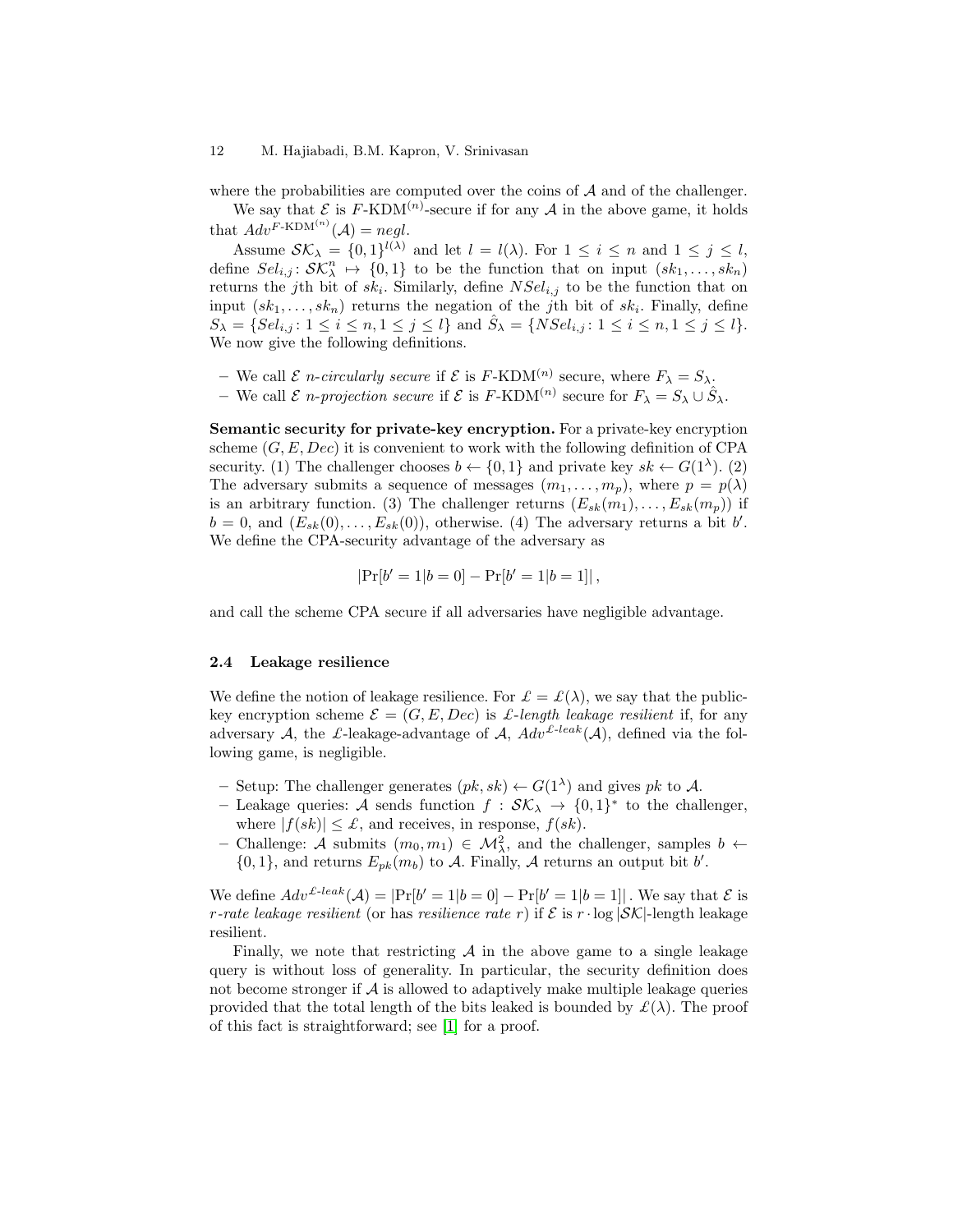### 2.5 Properties of the base scheme

We give the definitions of the main properties that we need from the base privatekey encryption scheme.

**Definition 1.** A private-key encryption scheme  $\mathcal{E} = (G, E, Dec)$  provides reproducibility (or is reproducible) if there is an efficient function Rep such that for any  $sk, sk' \in G(1^{\lambda}), r \in \mathcal{R}_{\lambda}$  and  $m_1, m_2 \in \mathcal{M}_{\lambda}$ ,

$$
Rep(E_{sk}(m_1; r), m_2, sk') = E_{sk'}(m_2; r).
$$

**Definition 2.** Let  $\mathcal{E} = (G, E, Dec)$  be a private key encryption scheme where both  $(\mathcal{R}_{\lambda}, +)$  and  $(\mathcal{M}_{\lambda}, +)$  form groups. Then  $\mathcal E$  is additively homomorphic with respect to plaintexts and randomness (PR-additively homomorphic) if there is an efficient function Hom such that for every  $sk \in G(1^{\lambda})$ ,  $m_1, m_2 \in M_{\lambda}$ , and  $r_1, r_2 \in \mathcal{R}_{\lambda},$ 

$$
Hom(E_{sk}(m_1; r_1), E_{sk}(m_2; r_2)) = E_{sk}(m_1 + m_2; r_1 + r_2).
$$

We extend the notation of  $Hom(\cdot)$  to define  $Hom(c_1, \ldots, c_m)$  in the straightforward way. For technical reasons, we also need the following condition: for any sk, m, r and m', given only m' and  $E_{sk}(m;r)$ , we can form the ciphertext  $E_{sk}(m',0)$ , where 0 denotes the identity element of  $\mathcal{R}_{\lambda}$ . We sometimes refer to this property as the degenerate condition.

Henceforth, when discussing encryption schemes, we will use "homomorphic" as shorthand for "PR-additively homomorphic."

# <span id="page-12-0"></span>3 Construction

We first fix some notation. Throughout this section we will be working with additive notation for groups with 0 denoting the identity element. For  $g =$  $(g_1,\ldots,g_p) \in \mathbb{G}^p$  and  $\mathbf{b}=(b_1,\ldots,b_p) \in \{0,1\}^p$  we define  $\mathbf{b} \cdot \mathbf{g}=b_1 \cdot g_1 +$  $\cdots + b_p \cdot g_p \in \mathbb{G}$ , where,  $0 \cdot g = 0$ , and for  $n \in \mathbb{N}$ , we define  $n \cdot g = g + (n-1) \cdot g$ .

We present a generic construction that transforms a reproducible, homomorphic private-key encryption scheme into a public-key bit-encryption scheme. This always produces a bit-encryption scheme even if the base scheme is not. In the full version we show how to adjust the construction, to maintain the plaintext space, at the cost of additional syntactic assumptions (which are satisfied by our specific instantiations).

For simplicity, we present (and prove the security of) the bit-encryption construction for the case where the base scheme is also bit encryption.

<span id="page-12-1"></span>Let  $\mathcal{E} = (G, E, Dec, Hom, Rep)$  be a CPA-secure private-key bit-encryption scheme providing reproducibility (with the associated function Rep) and homomorphism (with the associated function  $Hom$ ). Recall for homomorphism, both the message space,  $\{0,1\}$ , and the randomness space,  $\mathcal{R}_{\lambda}$ , form groups, which implies the plaintext group is just  $\mathbb{Z}_2$ . We now present the construction.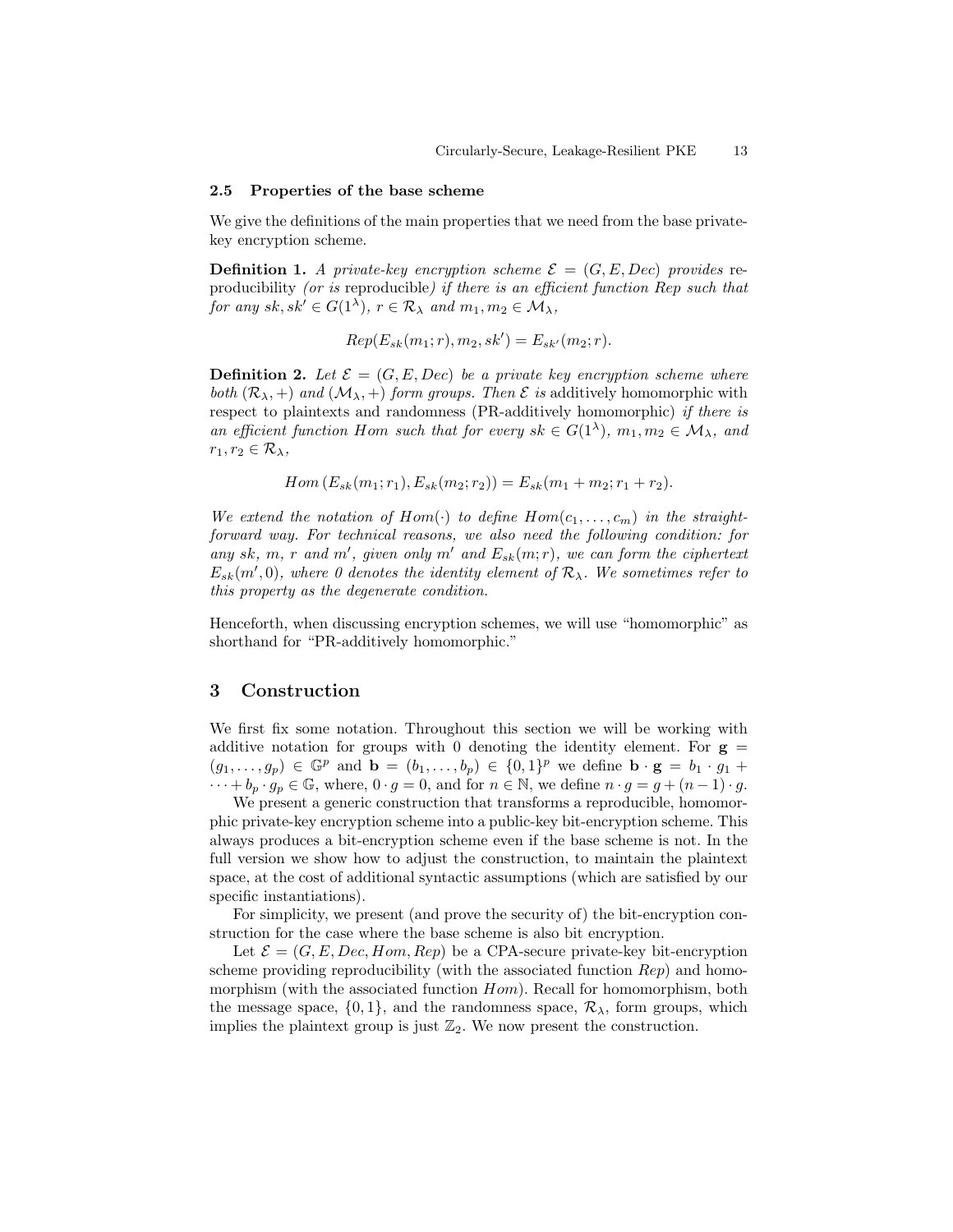**Construction 1** (Single bit encryption): Let  $\mathcal{E} = (G, E, Dec, Hom, Rep)$  be as above and let  $l = l(\lambda)$  be a value that we instantiate later.

- Key generation G': Choose the secret key as  $\mathbf{s} \leftarrow \{0,1\}^l$  and the public key as  $(E_{sk}(0; r_1), \ldots, E_{sk}(0; r_l), E_{sk}(0; \mathbf{s} \cdot \mathbf{r}))$ , where  $sk \leftarrow G(1^{\lambda}), r_1, \ldots, r_l \leftarrow \mathcal{R}_{\lambda}$ and  $\mathbf{r} = (r_1, \ldots, r_l)$ .
- Encryption E': To encrypt bit b under public key  $(c_1, \ldots, c_l, c_{l+1})$ , do the following: choose  $sk' \leftarrow G(1^{\lambda})$  and return  $(c'_1, \ldots, c'_l, c'_{l+1})$ , where  $c'_i$  $Rep(c_i, 0, sk'), \text{ for } 1 \leq i \leq l, \text{ and } c'_{l+1} = Rep(c_{l+1}, b, sk').$
- $-$  Decryption Dec': To decrypt  $(c'_1, \ldots, c'_l, c'_{l+1})$  under secret key **s**, letting  $(i_1, \ldots, i_w)$ be the indices of non-zero bits of s, output 0 if  $c'_{l+1} = Hom(c'_{i_1}, \ldots, c'_{i_w}),$ and 1 otherwise.

The completeness of the scheme follows immediately. A few comments are in order. First, the encryption algorithm of the constructed scheme uses that of the base scheme, but by reusing the randomness values of the ciphertexts given in the public key. Second, the constructed decryption function does not need any secret keys of the base scheme, e.g.,  $sk$ , for its computation. Roughly, this is why proving circular security for the constructed scheme should not be much harder than proving CPA security. In our security proofs, we will rely on the fact that we may use the homomorphism properties of the base primitive to form public keys and encryptions in alternate, equivalent ways as described below.

- <span id="page-13-1"></span>**Proposition 1** 1. The public key may be computed as  $(c_1, \ldots, c_l, c_{l+1})$ , where  $c_i \leftarrow E_{sk}(0)$ , for  $1 \le i \le l$ , and  $c_{l+1} = Hom(c_{i_1}, \ldots, c_{i_w})$ , where  $(i_1, \ldots, i_w)$ are the indices of non-zero bits of s.
- 2. Let **s**, sk' and  $c'_1, \ldots, c'_l$  be as in the definition of encryption in Construc-tion [1.](#page-12-1) Then,  $c'_{l+1}$  may be computed as  $c'_{l+1} = Hom(c_{i_1}, \ldots, c_{i_w}, E_{sk'}(b; 0)),$ where  $(i_1, \ldots, i_w)$  are the indices of non-zero bits of s.

# 4 Proof of projection security

In this section we give the proof of projection security of our constructed scheme. This section is organized as follows. In Subsection [4.1](#page-13-0) we reviews some facts related to entropy which are needed by our proofs. In Subsection [4.2](#page-14-0) we introduce an intermediate lemma that will be used in the proofs of our main theorems. Finally, in Subsection [4.3](#page-15-1) we give the proof for projection security.

# <span id="page-13-0"></span>4.1 Information-theoretic tools

We denote the *min-entropy* of a distribution D by  $H_{\infty}(D)$ , defined as  $H_{\infty}(D)$  =  $\min_{d \in D} \left[ \log \left( \frac{1}{\Pr[D=d]} \right) \right]$ . We also need to work with the notion of *average min* entropy, formalized by Dodis et al. [\[16\]](#page-28-14), which measures the expected unpredictability of  $X$  given a random value  $y$  of  $Y$ . Formally,

$$
\tilde{H}_{\infty}(X|Y) = -\log\left(E_{y \leftarrow Y}(2^{-H_{\infty}(X|Y=y)})\right) = -\log\left(E_{y \leftarrow Y}(\max_{x} \Pr[X=x|Y=y])\right).
$$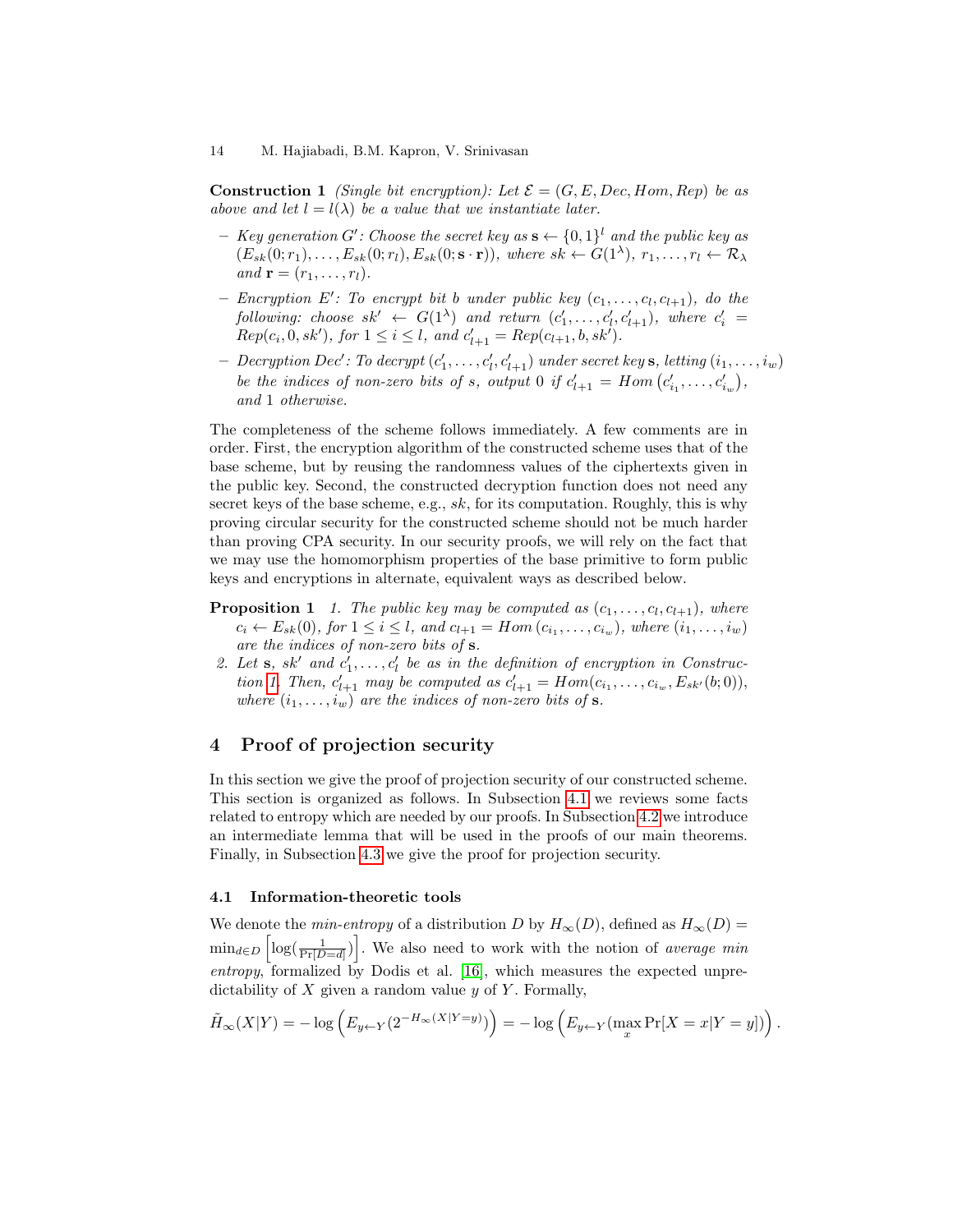A well-known fact about average-min entropy is a special form of the chain rule, saying that conditioning on a random variable  $Y$ , the average min entropy decreases by at most the logarithm of the support size of Y.

**Lemma 1.** ([\[16\]](#page-28-14)) For any  $(X, Y, Z)$  it holds that  $\tilde{H}_{\infty}(X|Y, Z) \geq \tilde{H}_{\infty}(X|Z)$  –  $\log |Sup(Y)|$ .

A family of functions  $\{h : D \to R\}_{h \in H}$  is called *universal* if for all  $x_1, x_2 \in D$ , with  $x_1 \neq x_2$ , it holds that

$$
\Pr_{h \leftarrow H} [h(x_1) = h(x_2)] \le \frac{1}{|R|}.
$$

We typically denote a family of functions  $\{h: D \to R\}_{h \in H}$  as a single function  $\mathcal{H}: D \times H \to R$ , where  $\mathcal{H}(d, h) = h(d)$ . We have the following fact, showing that universal hash functions are good average-case extractors.

<span id="page-14-1"></span>**Lemma 2.** ([\[16\]](#page-28-14)) If  $Ext : \{0,1\}^n \times W \rightarrow W'$  is a family of universal hash functions, then for any pair of random variables  $(D, X)$ , where D takes values in  $\{0,1\}^n$ , it holds that

$$
\Delta\left((Ext(D,S),S,X),(R,S,X)\right)\leq 1/2\sqrt{2^{-\tilde{H}_\infty(D|X)}|W'|},
$$

where S is uniform over W, R is uniform over W' and  $\Delta$  denotes statistical distance. We stress that S is independent of  $(D, X)$ .

### <span id="page-14-0"></span>4.2 A Useful lemma

We begin by introducing a game that will be used in proving our main results. Intuitively, the following experiment corresponds to a vector-encryption game, in which an adversary may interactively issue vectors of bits (of certain forms) to be encrypted, and each vector is component-wise encrypted under a fresh secret key while reusing randomness across each fixed component of vectors.

The randomness-sharing  $(RS)$  Game. Let  $(G, E, Dec)$  be a private-key bitencryption scheme. As some notation, for  $l \in \mathbb{N}$ , we let  $e_i^l$ , for  $1 \leq i \leq l$ , be the the vector of size  $l$  which has 1 in the *i*th position and 0 everywhere else, and  $e'_{i}$ , for  $1 \leq i \leq l$ , be the vector of size l which has 1 in both its ith position and last position, and 0 everywhere else. We let  $\mathbf{0}^l$  be the all-0 vector of size l. Finally, for  $\mathbf{b} = (b_1, \ldots, b_l)$  and  $\mathbf{r} = (r_1, \ldots, r_l)$ , we define  $E_{sk}(\mathbf{b}; \mathbf{r}) = (E_{sk}(b_1; r_1), \dots, E_{sk}(b_l; r_l)).$ 

The game is parameterized over  $l = l(\lambda)$  and is played as follows.

The challenger chooses  $b \leftarrow \{0,1\}$  and it samples  $\mathbf{r} = (r_1, \ldots, r_l) \leftarrow \mathcal{R}_{\lambda}^l$ . Then the game proceeds as follows: the adversary repeatedly and adaptively makes queries of the form **e**, for **e**  $\in \{0^l\} \cup \{e_1^l, \ldots, e_l^l\} \cup \{e_1^l^l, \ldots, e_l^l\}$ , and in response to each such query, the challenger samples  $sk \leftarrow G(1^{\lambda})$  (using fresh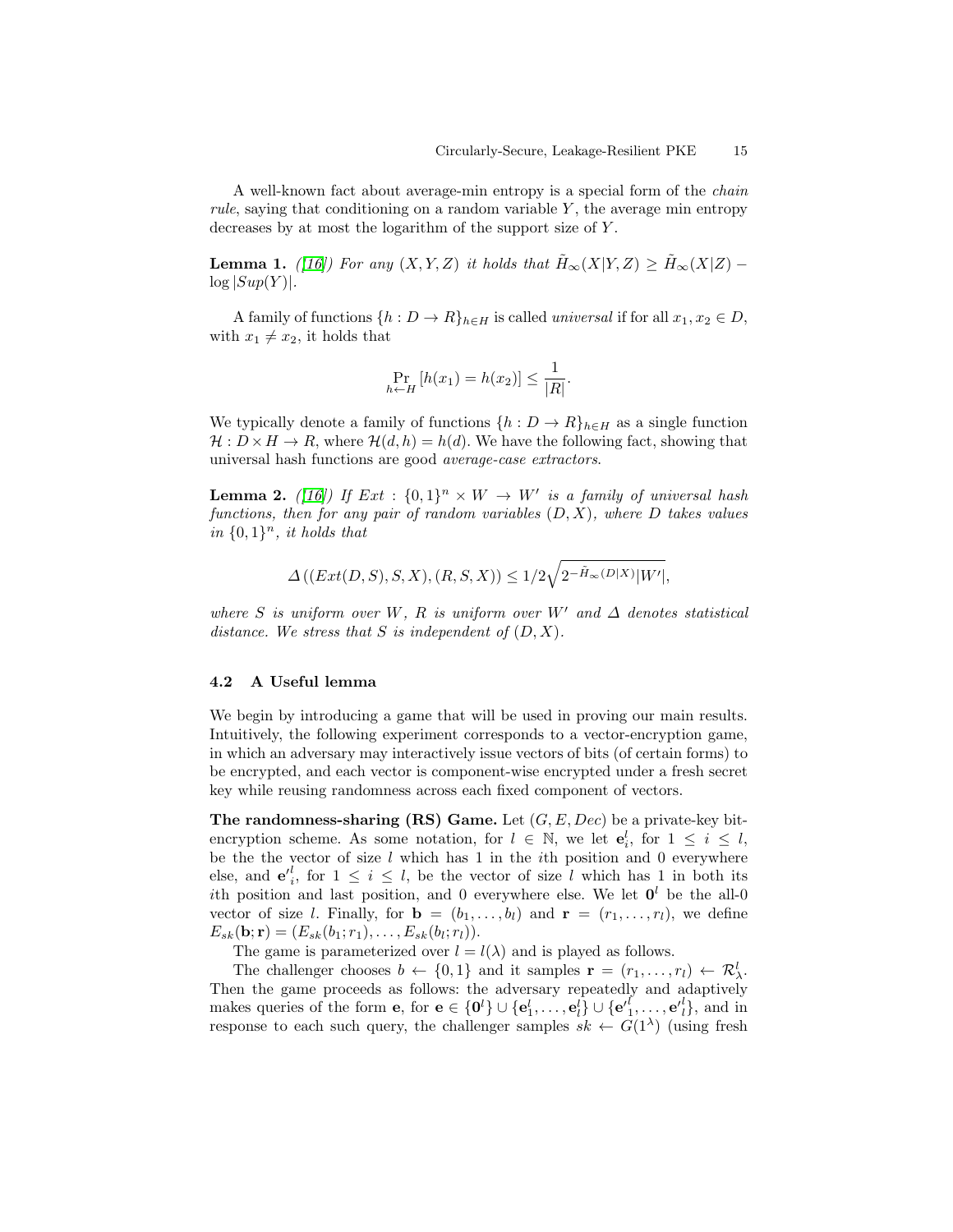coins for each query) and returns  $E_{sk}(\mathbf{e}; \mathbf{r})$  if  $b = 0$ , and  $E_{sk}(\mathbf{0}^l; \mathbf{r})$ , otherwise. Finally, the adversary outputs a bit  $b'$  and its advantage is defined as:

$$
Adv^{p\text{-rs}}(\mathcal{A}) = \Pr\left[b' = 1 \mid b = 0\right] - \Pr\left[b' = 1 \mid b = 1\right].
$$

The following lemma is used extensively in our subsequent proofs.

<span id="page-15-0"></span>**Lemma 3.** Assume  $\mathcal{E} = (G, E, Dec, Rep)$  is a CPA-secure, private-key bitencryption scheme that provides reproducibility. For any polynomial functions  $l(\cdot)$ , any adversary A in the l-RS game has a negligible advantage.

*Proof.* First, we introduce the following notation. For  $\mathbf{b} = (b_1, \ldots, b_l)$  and  $\mathbf{c} =$  $(c_1, \ldots, c_l)$ , define

$$
Rep(\mathbf{c}, \mathbf{b}, sk) = (Rep(c_1, b_1, sk), \dots, Rep(c_l, b_l, sk)).
$$

Assuming that A makes  $t = t(\lambda)$  queries  $\mathbf{q}_1, \dots, \mathbf{q}_t$  we define the hybrid  $W_i$ , for  $1 \leq i \leq t+1$ , as follows: first generate randomness vector  $\mathbf{r} = (r_1, \ldots, r_l) \leftarrow \mathcal{R}^l$ and respond to queries as follows: in response to the j'th query, for  $1 \leq j \leq i$ , generate  $sk_j \leftarrow G(1^{\lambda})$  and return  $E_{sk_j}(\mathbf{q}_j; \mathbf{r})$  (i.e., encryption of the actual vector); and in response to the w'th query, for  $w \geq i$ , generate  $sk_w \leftarrow G(1^{\lambda})$ and return  $E_{sk_w}(\mathbf{0}^l; \mathbf{r})$  (i.e., encryption of the all-zero vector). Note that  $W_1$  and  $W_{t+1}$  match exactly the view of the adversary produced under the the RS game when  $b = 1$  and  $b = 0$ , respectively. Thus, for the rest of the proof, we show how to reduce an adversary that can distinguish between  $W_i$  and  $W_{i+1}$ , for some  $1 \leq i \leq t$ , to an adversary against the CPA security game; the whole proof then follows using a standard hybrid argument.

Assume that  $\mathcal{A}'$  can distinguish between  $W_i$  and  $W_{i+1}$  with a non-negligible advantage. Noting that  $W_i$  and  $W_{i+1}$  only differ in the way that the answer to the *i*th query is made, and that each query vector can take at most  $2l + 1$ different values, we guess the *i*th query vector (that is going to be issued by  $\mathcal{A}'$ ), call the LOR-CPA oracle, which is parameterized over an unknown secret key, on the guessed vector to receive  $\mathbf{c} = (c_1, \ldots, c_l)$ , and start simulating  $\mathcal{A}'$  as follows: in response to the j'th query,  $\mathbf{q}_j$ , for  $1 \leq j \leq i$ , we generate  $sk_j \leftarrow G(1^{\lambda})$  and return  $Rep(c, q<sub>i</sub>, sk<sub>i</sub>)$ ; in response to the *i*th query we return c (if our guess for  $q_i$  was incorrect, we stop and return a random bit); and in response to the w'th query,  $\mathbf{q}_w$ , for  $w > i$ , we generate  $sk_w \leftarrow G(1^{\lambda})$  and return  $Rep(\mathbf{c}, \mathbf{0}^l, sk_w)$ . Now it is easy to see that, if our guessing for the ith query was correct, depending on whether the CPA-challenge bit was zero or one, the resulting experiment matches exactly either  $W_i$  or  $W_{i+1}$ . This completes the proof.

#### <span id="page-15-1"></span>4.3 Proof of projection security

We first give the proof of 1-projection security of our scheme, building on techniques from [\[9\]](#page-28-5), which in turn generalize the DDH-based techniques of [\[8\]](#page-28-7).

**Theorem 1.** Let  $\mathcal{E} = (G, E, Dec, Hom, Rep)$  be a CPA-secure private-key bitencryption scheme providing degenerate homomorphism and reproducibility.Then, by taking  $l = l(\lambda) = \omega(\log \lambda) + \log(|\mathcal{R}_{\lambda}|)$ , the scheme built in Construction [1](#page-12-1) is 1-projection secure.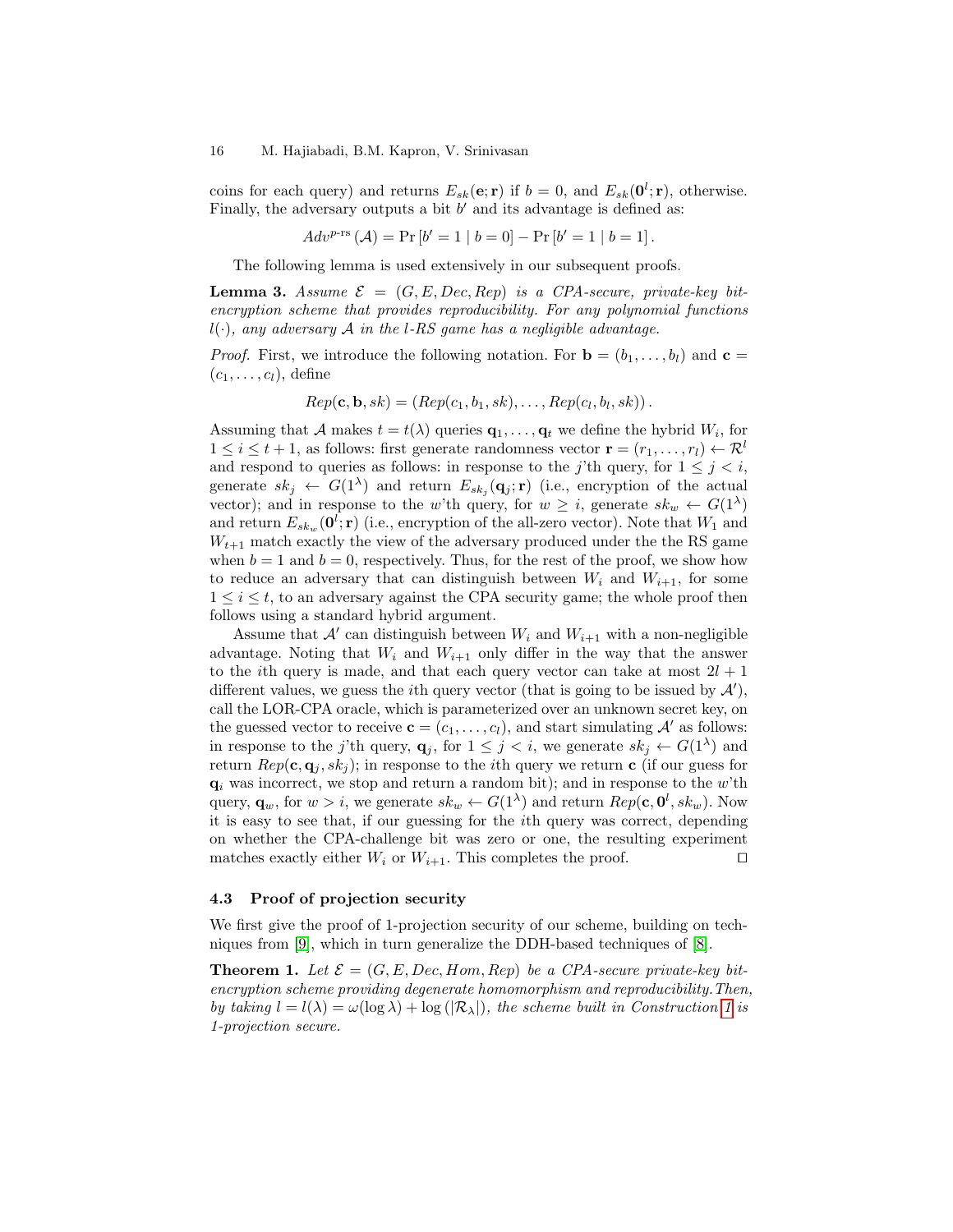Proof. To represent the 1-projection game more concisely, we denote:

- $\mathit{enc}\text{-}secret(i)$  encrypt the *i*th bit of the secret key; and
- enc-secret( $\overline{i}$ ) encrypt the negation of the *i*th bit of the secret key.

We introduce a series of hybrid games and show no adversary can distinguish between any two adjacent games. The first game corresponds to the real-encryption circular-security game, while the last game is the one where we always encrypt 0. Letting  $x_i$  be the adversary's output in  $Game-i$ , we write  $Game-i \equiv G \text{ Game}-j$ to indicate  $|\Pr[x_i = 1] - \Pr[x_i = 1]| = negl$ . In all these games, whenever we write, say,  $sk' \leftarrow G(1^{\lambda})$  we mean that  $sk'$  is chosen freshly, so we may keep using the same variable  $sk'$  inside each game whenever we are producing a new key. Let  $\mathcal{R} = \mathcal{R}_{\lambda}$  for the following discussion. Also, recall the notation  $E_{sk}(\mathbf{b}, \mathbf{r})$ introduced in Subsection [4.2.](#page-14-0) Below we write  $e_i$  as shorthand for  $e_i^l$ .

Game-0: real encryption. This game provides the adversary with a view that is identical to that under the projection security game in which the challenge bit is zero. The identical view is produced by using the algorithm Hom to produce the public key and to reply to encryption queries. (See Proposition [1.](#page-13-1))

Generate  $\mathbf{r} = (r_1, \ldots, r_l) \leftarrow \mathcal{R}^l$  and  $\mathbf{s} \leftarrow \{0, 1\}^l$  and let  $(i_1, \ldots, i_w)$  be the indices of nonzero bits of s. Then,

- the adversary is given  $(c_1, \ldots, c_l, Hom(c_{i_1}, \ldots, c_{i_w}))$  as the public key, where

$$
(c_1,\ldots,c_l)=E_{sk}(\mathbf{0}^l;\mathbf{r})
$$

and  $sk \leftarrow G(1^{\lambda})$ .

- In response to  $\mathit{enc}\text{-}secret(i)$  we return  $(c'_1,\ldots,c'_l,Hom(c'_{i_1},\ldots,c'_{i_w},E_{sk'}(\mathbf{s}_i;0))),$ where

$$
(c'_1,\ldots,c'_l)=E_{sk'}(\mathbf{0}^l;\mathbf{r})
$$

and  $sk' \leftarrow G(1^{\lambda})$ . Again we emphasize  $sk'$  is chosen freshly for each query. - In response to enc-secret( $\overline{i}$ ) we return  $(c''_1, \ldots, c''_l, Hom(c''_{i_1}, \ldots, c''_{i_w}, E_{sk''}(\overline{s_i}; 0))),$ where

$$
(c''_1,\ldots,c''_l)=E_{sk''}(\mathbf{0}^l;\mathbf{r})
$$

and  $sk'' \leftarrow G(1^{\lambda})$ .

Game-1: In this game we handle key generation exactly as in Game-0, but we reply to enc-secret queries in a special way. Formally, generate  $\mathbf{r} = (r_1, \ldots, r_l) \leftarrow$  $\mathcal{R}^l$  and  $\mathbf{s} \leftarrow \{0,1\}^l$  and let  $(i_1,\ldots,i_w)$  be the indices of nonzero bits of **s**. Then,

- the adversary is given  $(c_1, \ldots, c_l, Hom(c_{i_1}, \ldots, c_{i_w}))$  as the public key, where  $(c_1, \ldots, c_l) = E_{sk}(\mathbf{0}^l; \mathbf{r}),$  for  $sk \leftarrow G(1^{\lambda}).$
- In response to  $\mathit{enc}\text{-}secret(i)$  we return  $(c'_1,\ldots,c'_l,Hom(c'_{i_1},\ldots,c'_{i_w},E_{sk'}(\mathbf{s}_i;0))),$ where  $(c'_1, \ldots, c'_l) = E_{sk'}(e_i; \mathbf{r})$  and  $sk' \leftarrow G(1^{\lambda})$ .
- In response to enc-secret( $\overline{i}$ ) we return  $(c''_1, \ldots, c''_l, Hom(c''_{i_1}, \ldots, c''_{i_w}, E_{sk''}(\bar{s_i}; 0))),$ where  $(c''_1, \ldots, c''_l) = E_{sk''}(\mathbf{e}_i; \mathbf{r})$  and  $sk'' \leftarrow G(1^{\lambda})$ .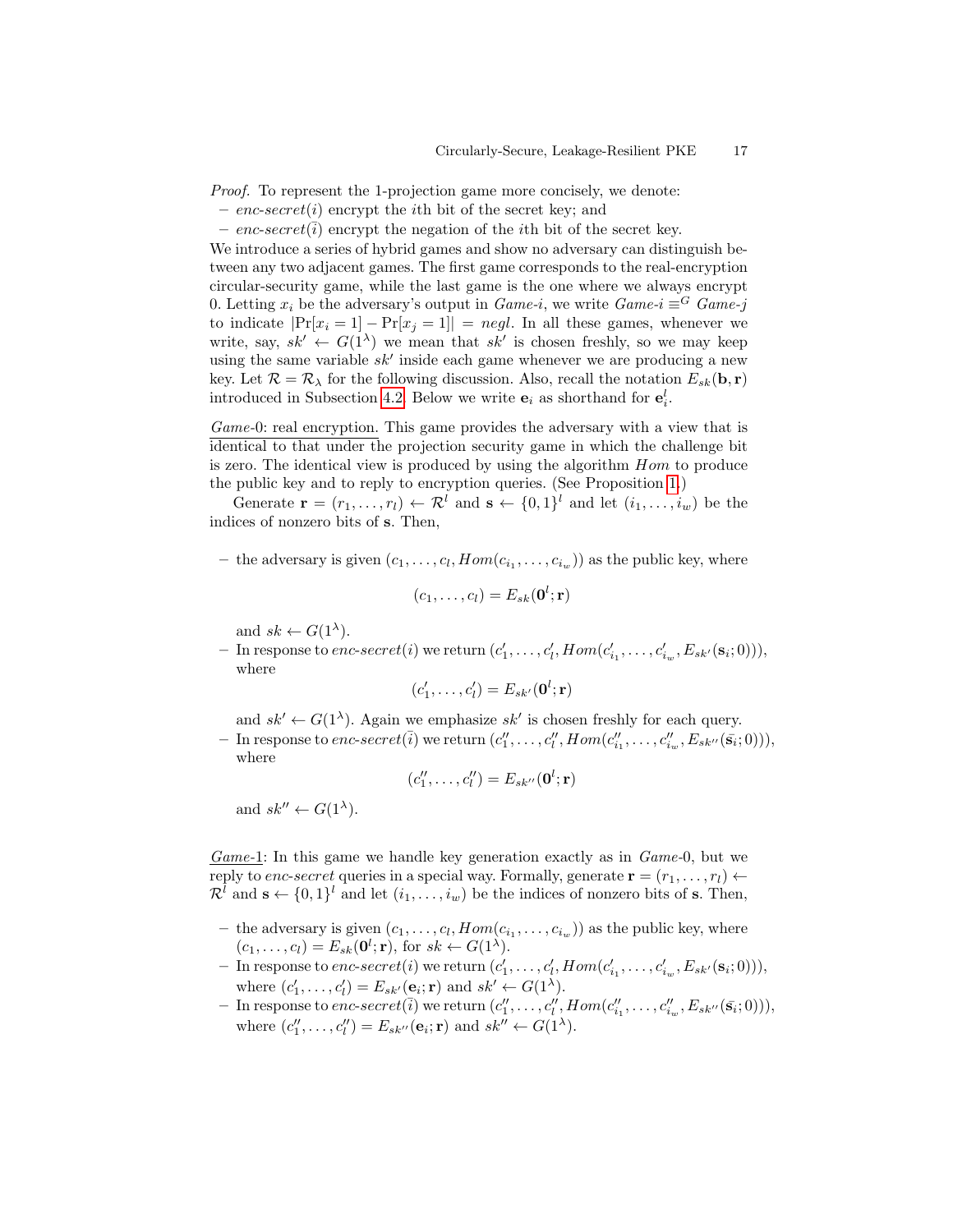We claim that the difference between *Game-*0 and *Game-*1 can be simulated through the l-RS game. The reason is if we know s, then we can compute  $Hom(c'_{i_1}, \ldots, c'_{i_w}, E_{sk'}(\mathbf{s}_i; 0))$  from  $(c'_1, \ldots, c'_l)$  even if we do not have  $sk'$ : note that here we are using the degenerate condition of the homomorphism property. A similar argument holds with respect to  $c$  and  $c''$ . Moreover, for every  $1 \leq j \leq l$ , the ciphertexts  $c_j$ ,  $c'_j$  and  $c''_j$  were formed under the same randomness. Thus, we can reduce any distinguisher between Game-0 and Game-1 to an l-RS game adversary A as follows: A samples  $\mathbf{s} \leftarrow \{0, 1\}^l$  and lets  $(i_1, \ldots, i_w)$  be the indices of nonzero bits of **s**; it calls its RS-oracle on  $\mathbf{0}^l$  to receive  $(c_1, \ldots, c_l)$ and then returns  $(c_1, \ldots, c_l, Hom(c_{i_1}, \ldots, c_{i_w}))$  as the public key; it responds to enc-secret(i) by first calling its oracle on  $e_i$  to get  $(c'_1, \ldots, c'_l)$  and then returning  $(c'_1, \ldots, c'_l, Hom(c'_{i_1}, \ldots, c'_{i_w}, E_{sk'}(s_i; 0)))$ ; it responds to enc-secret( $\overline{i}$ ) in a similar way. Thus, by Lemma [3](#page-15-0) we obtain that  $Game_0 \equiv^G Game_1$ .

Finally, note that under this game, the distribution of the public key and the distributions of responses to *enc-secret(i)*'s and to *enc-secret(i)*'s are:

<span id="page-17-0"></span>
$$
(E_{sk}(\mathbf{0}^l; \mathbf{r}), E_{sk}(0; r_{l+1})) \qquad \text{public key}
$$
  
\n
$$
(E_{sk}(\mathbf{e}_i; \mathbf{r}), E_{sk'}(0; r_{l+1})) \qquad \text{enc-secret}(i)
$$
  
\n
$$
(E_{sk}(\mathbf{e}_i; \mathbf{r}), E_{sk''}(1; r_{l+1})) \qquad \text{enc-secret}(\bar{i}),
$$
  
\n(1)

where  $sk, sk', sk'' \leftarrow G(1^{\lambda}), s \leftarrow \{0,1\}^l$  and  $\mathbf{r} = (r_1, \ldots, r_l) \leftarrow \mathcal{R}^l$  and  $r_{l+1} =$  $\mathbf{s} \cdot \mathbf{r}$ . In particular, note that the bits of **s** never appear as a plaintext (under E) in Equation [1,](#page-17-0) and the only place we use **s** is to form  $r_{l+1}$ .

*Game-2*: This game proceeds exactly as in *Game-1*, except we now sample  $r_{l+1}$ independently of all other  $r_i$ 's. Namely, we sample  $(r_1, \ldots, r_l, r_{l+1}) \leftarrow \mathcal{R}^{l+1}$ and run the game by forming the public key and responses to the adversary's queries exactly as in Equation [1.](#page-17-0) Notice that the entire game can be simulated by only knowing  $(r_1, \ldots, r_l, r_{l+1})$ : we generate the public key and we answer to enc-secret queries by sampling sk, sk<sup> $\prime$ </sup> and sk<sup> $\prime\prime$ </sup> on our own and forming the outputs as spelled out by Equation [1.](#page-17-0) (Here we are exploiting the fact that the bits of s never appear as a plaintext under  $E$  in Equation [1.](#page-17-0)) Thus, since  $l = \omega(\log \lambda) + \log(|\mathcal{R}|)$  and the inner product is a family of universal hash functions, by Lemma [2](#page-14-1) (indeed by the Leftover Hash Lemma, which is a special case of Lemma [2\)](#page-14-1) we obtain that the statistical distance between  $(\mathbf{r}, \mathbf{s} \cdot \mathbf{r})$  and a tuple chosen uniformly at random from  $\mathcal{R}^l_\lambda$  is at most  $\sqrt{1/2^{\omega(\log \lambda)}} = negl(\lambda)$ , and thus  $Game-1 \equiv G \text{ } Game-2$ .

*Game-3*: In this game we again sample  $r_{l+1}$  independently of other  $r_i$ 's, but reply to all queries as "encryptions" of zero. That is, we generate  $(r_1, \ldots, r_l, r_{l+1}) \leftarrow$  $\mathcal{R}^{l+1}$  and form the public key and responses to the adversary's queries as follows:

$$
(E_{sk}(0; r_1),..., E_{sk}(0; r_l), E_{sk}(0; r_{l+1}))
$$
 public key  
\n $(E_{sk'}(0; r_1),..., E_{sk'}(0; r_l), E_{sk'}(0; r_{l+1}))$  response to all queries (2)

where, again,  $sk'$  is sampled freshly for each query. Now using the fact that all  $r_i$ 's are sampled independently, and also that  $sk'$  is generated using fresh coins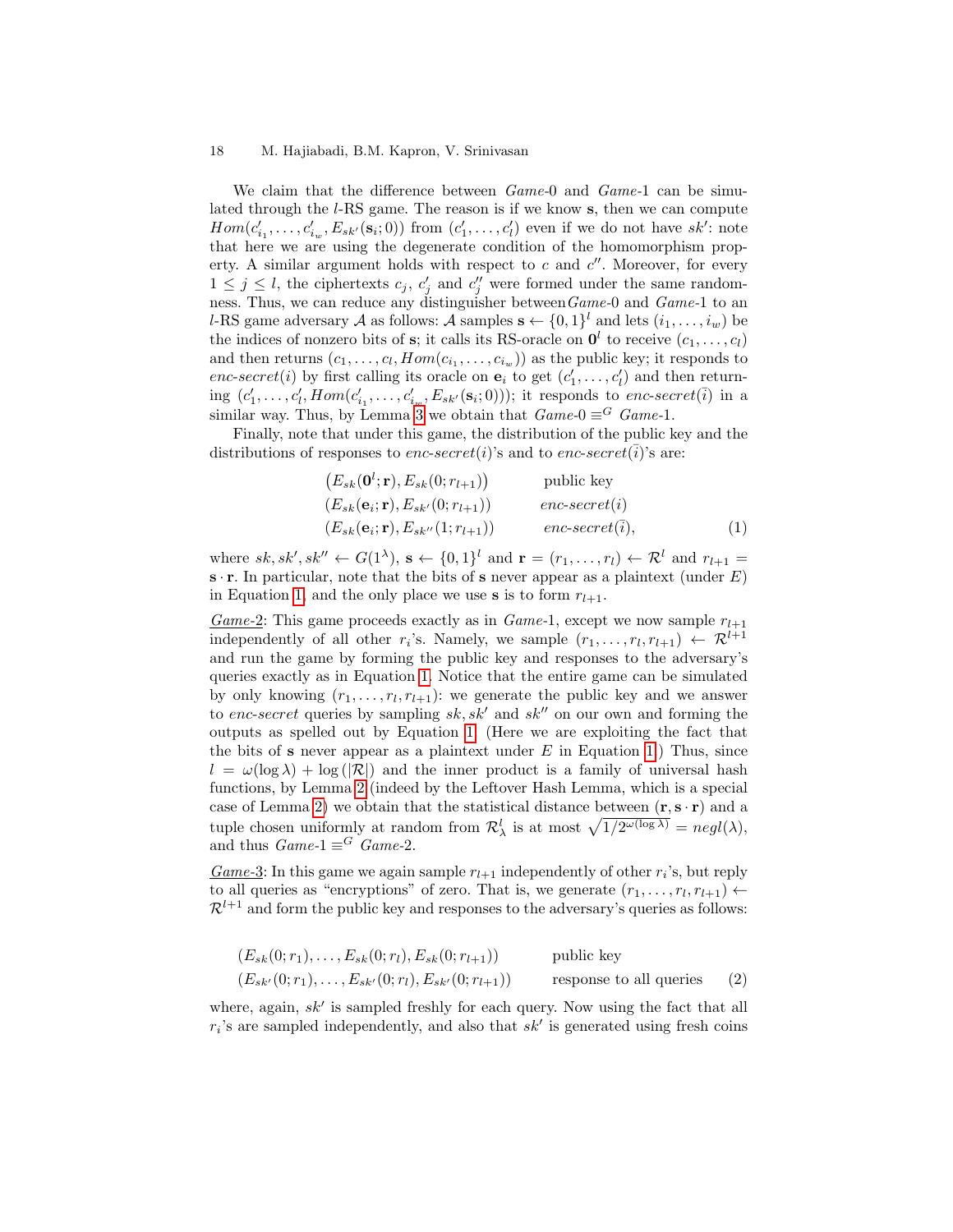each time, we obtain that any adversary that can distinguish between Game-2 and Game-3 can be reduced to break the  $(l + 1)$ -RS security of  $\mathcal E$  (which is a contradiction by Lemma [\(3\)](#page-15-0)). Thus,  $Game2 \equiv G \text{ Game-3}.$ 

 $Game-4$ : In this game we change back the distributions of  $r_i$ 's to the original, but answer to all the adversary's queries as encryptions of zero. That is, we generate  $\mathbf{s} \leftarrow \{0,1\}^l$ ,  $\mathbf{r} = (r_1, \ldots, r_l) \leftarrow \mathcal{R}^l$ , let  $r_{l+1} = \mathbf{s} \cdot \mathbf{r}$ , and form the public key and responses to the adversary's queries as follows:

| $(E_{sk}(0; r_1), \ldots, E_{sk}(0; r_l), E_{sk}(0; r_{l+1}))$    | public key               |     |
|-------------------------------------------------------------------|--------------------------|-----|
| $(E_{sk'}(0; r_1), \ldots, E_{sk'}(0; r_l), E_{sk'}(0; r_{l+1}))$ | responses to all queries | (3) |

Now, similarly to our proof of  $Game-1 \equiv G \; Game-2$ , since  $Game-3$  and  $Game-4$ differ only in the way that  $(r_1, \ldots, r_l, r_{l+1})$  is generated, and again using the fact that  $l = \omega(\log \lambda) + \log(|\mathcal{R}|)$ , by applying Lemma [2,](#page-14-1) we conclude that  $Game-3$  $\equiv^G$  Game-4. This completes the proof.

We give the statement of  $n$ -projection security below, and give the proof in the full version [\[24\]](#page-29-16).

<span id="page-18-0"></span>**Theorem 2.** Let  $\mathcal{E} = (G, E, Dec, Hom, Rep)$  be a CPA-secure private-key bitencryption scheme providing degenerate homomorphism and reproducibility. For any constant  $c > 1$ , by taking  $l = n \log(|\mathcal{R}_{\lambda}|) + \omega(\log \lambda)$ , the scheme built in Construction [1](#page-12-1) is n-projection secure.

# 5 Proof of leakage resilience

<span id="page-18-1"></span>The following theorem shows the leakage resilience property of our scheme.

**Theorem 3.** Let  $\mathcal{E} = (G, E, Dec, Hom, Rep)$  be a CPA-secure private-key bitencryption scheme providing degenerate homomorphism and reproducibility. Then, the scheme built in Construction [1](#page-12-1) is  $(l - \log |\mathcal{R}_{\lambda}| - u)$ -length leakage resilient, for any  $u \in \omega(\log \lambda)$ . Moreover, by taking  $l = \omega(\log |\mathcal{R}_{\lambda}| + u)$ , the constructed scheme achieves a  $(1-o(1))$  resilience rate.

Proof. We first show the second statement of the theorem, assuming the first statement is true. Fix  $u \in \omega(\log \lambda)$ . We know that the scheme provides  $(l \log |\mathcal{R}_{\lambda}| - u$ )-length leakage resilience, and so its resilience rate is

$$
\frac{\omega(\log |\mathcal{R}_{\lambda}|+u) - \log |\mathcal{R}_{\lambda}| - u}{\omega(\log |\mathcal{R}_{\lambda}|+u)} = 1 - \frac{\log |\mathcal{R}_{\lambda}| + u}{\omega(\log |\mathcal{R}_{\lambda}|+u)} = 1 - o(1). \tag{4}
$$

To prove the first statement, first we assume without loss of generality that the adversary always outputs  $(0, 1)$  as its challenge query, since otherwise the challenge ciphertext can be simulated by the adversary itself. We prove the first statement through a series of games, where the first game matches the actual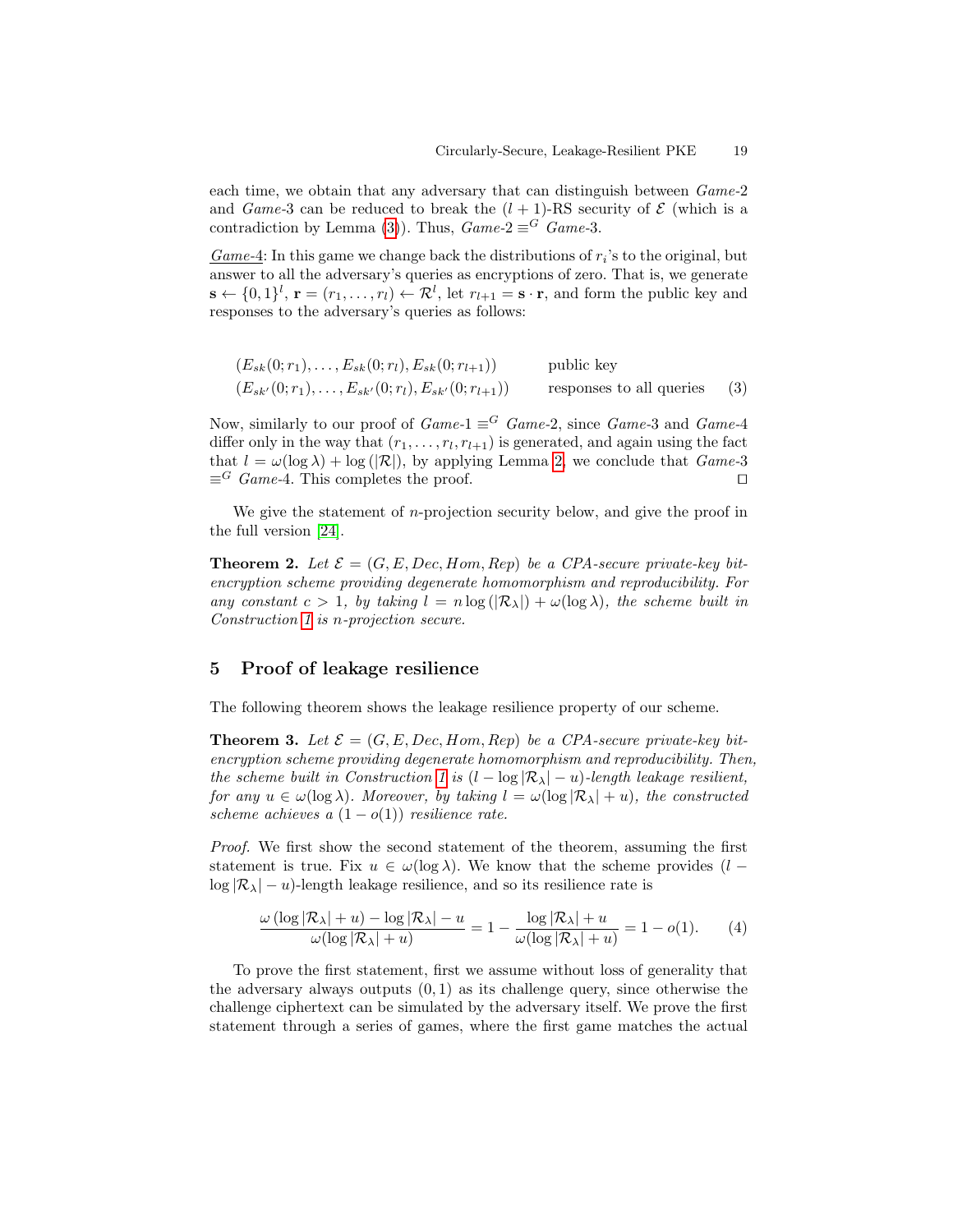leakage game (under a fixed challenge bit  $b$ ), and in the last game the view of the adversary is independent of the challenge bit  $b$ . We conclude the proof by showing that the views of the adversary under any two adjacent games under the same  $b \in \{0,1\}$  are computationally indistinguishable. Thus, fix  $b \in \{0,1\}$ for the rest of the proof. In all game below, we let  $f$  be the leakage query of the adversary.

Game-0: In this game we reply to the adversary's queries exactly as in the actual leakage game, where the challenge bit is b. Thus, at the end of the game, the view of the adversary is  $(c_1, \ldots, c_l, c_{l+1}, f(\mathbf{s}), c'_1, \ldots, c'_l, c'_{l+1})$ , produced as follows:  $\mathbf{s} \leftarrow \{0,1\}^l$ ,  $\mathbf{r} = (r_1,\ldots,r_l) \leftarrow \mathcal{R}_{\lambda}^l$ ,  $r_{l+1} = \mathbf{s} \cdot \mathbf{r}$ ,  $sk \leftarrow G(1^{\lambda})$ ,  $sk' \leftarrow$  $G(1^{\lambda}), c_i = E_{sk}(0; r_i),$  for  $1 \leq i \leq l+1, c'_{j} = E_{sk'}(0; r_j),$  for  $1 \leq j \leq l$ , and  $c'_{l+1} = E_{sk'}(b; r_{l+1}).$ 

Notice that the view of the adversary may identically be produced as

<span id="page-19-0"></span>
$$
(c_1, \ldots, c_l, c''_{l+1}, f(\mathbf{s}), c'_1, \ldots, c'_l, c'''_{l+1}),
$$
\n<sup>(5)</sup>

where all  $c_i$ 's and  $c'_i$ 's are produced as above, and  $c''_{l+1} = Hom(c_{h_1}, \ldots, c_{h_w})$ and  $c''_{l+1} = Hom(c'_{h_1}, \ldots, c'_{h_w}, E_{sk'}(b; 0))$  with  $(h_1, \ldots, h_w)$  being the indices of non-zero bits of s.

Game-1. In this game we generate the secret key, the public key and the response to the leakage query exactly as in Game-0, but we reply to the encryption challenge query in a special way. Formally, choose  $\mathbf{s} \leftarrow \{0, 1\}^l$ ,  $\mathbf{r} = (r_1, \dots, r_l) \leftarrow \mathcal{R}^l_{\lambda}$ , let  $(h_1, \ldots, h_w)$  be the indices of non-zero bits of s, and

- form the public key as  $(c_1, \ldots, c_l, c''_{l+1})$ , where  $sk \leftarrow G(1^{\lambda}), c_i = E_{sk}(0; r_i)$ , for  $1 \le i \le l$ , and  $c''_{l+1} = Hom(c_{h_1}, \ldots, c_{h_w});$
- reply to the the leakage query f with  $f(\mathbf{s})$ ;
- return  $(c'_1, \ldots, c'_l, c''_{l+1})$  as the challenge ciphertext, where  $\mathbf{b} = (b_1, \ldots, b_l) \leftarrow$  $\{0,1\}^l$ ,  $sk' \leftarrow G(1^{\lambda})$ ,  $c'_j = E_{sk'}(b_j; r_j)$ , for  $1 \leq j \leq l$ , and

<span id="page-19-1"></span>
$$
c_{l+1}''' = Hom(c_{h_1}', \ldots, c_{h_w}', E_{sk'}(b; 0)).
$$

To show  $Game_0 \equiv G$  Game-1, note that both games can be simulated in exactly the same way by only having  $\mathcal{D} = (c_1, \ldots, c_l, c'_1, \ldots, c'_l)$  (see Equation [5\)](#page-19-0); this can be done by sampling **s** by ourselves and forming  $c''_{l+1}$  and  $c'''_{l+1}$  from, respectively,  $(c_1, \ldots, c_l)$  and  $(c'_1, \ldots, c'_l)$  by using the degenerate homomorphic property of  $\mathcal E$ . Further, since  $\mathcal E$  is reproducible, in both games the distribution of  $(c_1, \ldots, c_l)$  can be generated from  $(c'_1, \ldots, c'_l)$  alone. Now since the distributions produced for  $(c'_1, \ldots, c'_l)$  under the two games are computationally indistinguishable, which is followed by semantic security (recall that in  $Game-0$ ,  $c_i$ 's are encryptions of zeros and in  $Game-1$ , they are encryptions of the bits of b), we get that the distributions produced for  $D$  under the two games are computationally indistinguishable. Thus, we conclude  $Game-0 \equiv G \text{ Game-1}$ . Notice that, under Game-1, the view of the adversary is

$$
(E_{sk}(0; r_1),..., E_{sk}(0; r_l), E_{sk}(0; \mathbf{s} \cdot \mathbf{r}), f(\mathbf{s}),
$$
  
 $E_{sk'}(b_1; r_1),..., E_{sk'}(b_l; r_l), E_{sk'}(b_{l+1} + b; \mathbf{s} \cdot \mathbf{r})),$  (6)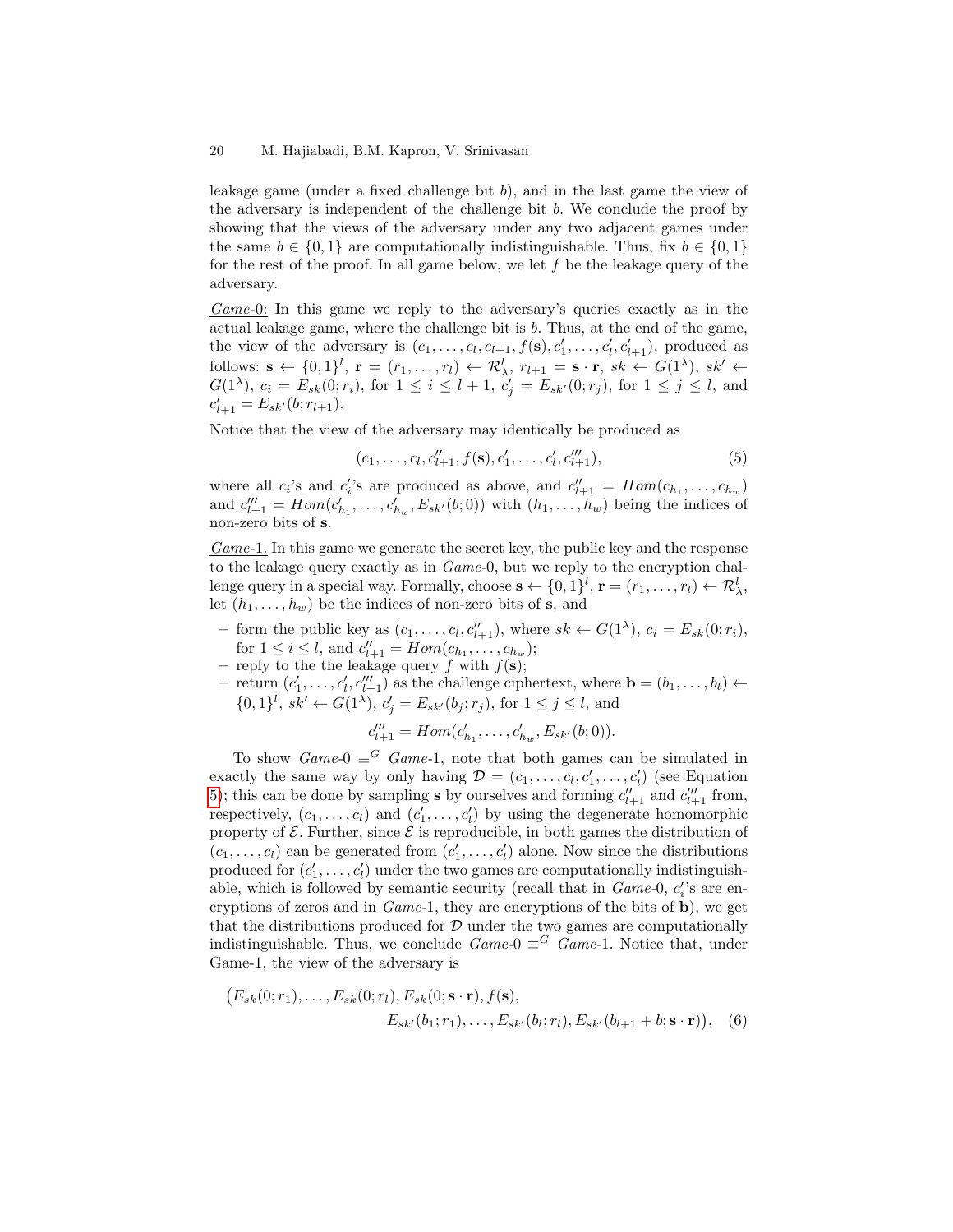where  $b_{l+1} = \mathbf{s} \cdot \mathbf{b}$ .

Game-2. This game runs exactly as in  $Game-1$  (Equation [6\)](#page-19-1), except that now we generate  $b_{l+1} \leftarrow \{0, 1\}$ , i.e., independent of  $\mathbf{b} = (b_1, \ldots, b_l)$ . First, notice that both Game-1 and Game-2 can be simulated in exactly the same manner by only having

$$
Dis = (\mathbf{r}, \mathbf{s} \cdot \mathbf{r}, \mathbf{b}, b_{l+1}, f(\mathbf{s})). \tag{7}
$$

The only difference between *Dis* from *Game*-1 to *Game*-2 is that under *Game*-1 we set  $b_{l+1} = s \cdot b$ , while in *Game-2* we sample  $b_{l+1}$  freshly; the other parts of Dis are generated in the same way under both games: that is,  $\mathbf{s} \leftarrow \{0,1\}^l$  and  $\mathbf{r} = (r_1, \ldots, r_l) \leftarrow \mathcal{R}_{\lambda}^l$ . Thus, to show the indistinguishability between these two games, it suffices to show that the distributions of Dis under the two games are indistinguishable. We have,

$$
\tilde{H}_{\infty}(\mathbf{s}|\mathbf{r}, \mathbf{s} \cdot \mathbf{r}, f(\mathbf{s})) \ge \tilde{H}_{\infty}(\mathbf{s}|\mathbf{r}, f(\mathbf{s})) - \log |\mathcal{R}_{\lambda}|
$$
\n
$$
= \tilde{H}_{\infty}(\mathbf{s}|f(\mathbf{s})) - \log |\mathcal{R}_{\lambda}|
$$
\n
$$
\ge H_{\infty}(\mathbf{s}) - l + \log |\mathcal{R}_{\lambda}| + u - \log |\mathcal{R}_{\lambda}|
$$
\n
$$
= u = \omega(\log \lambda).
$$

Now, since  $\bf{r}$  is independent of  $\bf{b}$ , and also that  $f$  is independent of  $\bf{b}$  (since f is queried before seeing the challenge ciphertext) we may use Lemma [2](#page-14-1) to deduce that the distribution of *Dis* under *Game*-1 and *Game-2* are statistically indistinguishable. To apply Lemma [2,](#page-14-1) take  $D = s$ ,  $S = b$  and  $X = (\mathbf{r}, \mathbf{s} \cdot \mathbf{r}, f(\mathbf{s}))$ . Notice that *Game-2* produces the same views for the adversary under  $b = 0$  and  $b = 1$  (since  $b_{l+1}$  is chosen uniformly at random and hides the value of b), and hence the proof is complete.  $\Box$ 

# 6 Realizations

We show how to realize our base encryption primitive under various numbertheoretic assumptions. In Subsection [6.1](#page-20-0) we formulate an abstraction, called homomorphic weak pseudorandom functions, and use them to realize our encryption primitive. Then in Subsection [6.2](#page-21-1) we give realizations of such pseudorandom functions using homomorphic hash-proof systems. Finally, in Subsection [6.3](#page-23-1) we show how to realize our encryption primitive under *subgroup indistinguishably*.

#### <span id="page-20-0"></span>6.1 Realizations from homomorphic weak PRFs

We introduce the notion of homomorphic weak pseudorandom functions (PRFs), which is a homomorphic version of the notion of weak PRFs, introduced by Naor and Reingold [\[34\]](#page-29-11).

Let  $K = \{K_{\lambda}\}_{\lambda \in \mathbb{N}}, D = \{D_{\lambda}\}_{\lambda \in \mathbb{N}}$  and  $R = \{R_{\lambda}\}_{\lambda \in \mathbb{N}}$  be ensembles of sets. For each security parameter  $\lambda$  and each  $k \in K_{\lambda}$  we have an associated function  $f_k: D_\lambda \to R_\lambda$ . We let  $F_\lambda = \{f_k \mid k \in K_\lambda\}$  and  $F = \{F_\lambda\}_{\lambda \in \mathbb{N}}$ . The following is the definition of weak pseudorandomness for a function family.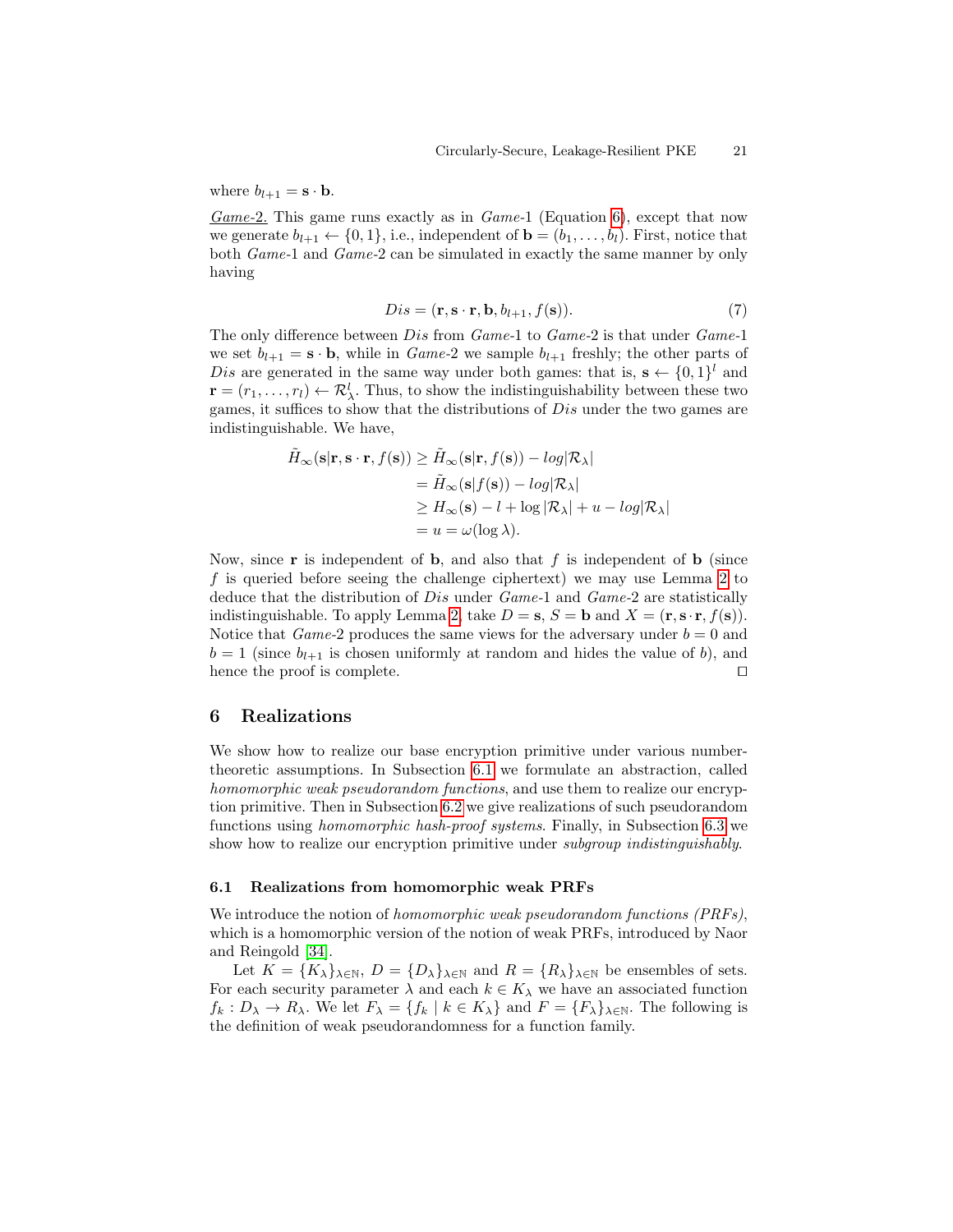**Definition 3.** [\[34\]](#page-29-11) We call F a weak pseudorandom function family if for any polynomial function  $p = p(\lambda)$ , it holds that  $DS_1 \equiv^c DS_2$ , where

$$
\mathcal{DS}_1 \equiv (d_1, r_1), \dots, (d_p, r_p)
$$
  

$$
\mathcal{DS}_2 \equiv (d_1, f_k(d_1)), \dots, (d_p, f_k(d_p)),
$$

for  $k \leftarrow K_{\lambda}, d_1, \ldots, d_p \leftarrow D_{\lambda}$  and  $r_1, \ldots, r_p \leftarrow R_{\lambda}$ .<sup>[4](#page-21-2)</sup>

Note that a PRF in the standard sense is trivially a weak PRF.

Let F be as above. We call F homomorphic if for every  $\lambda \in \mathbb{N}$ , both  $D_{\lambda}$  and  $R_{\lambda}$  are groups, and that for every  $k \in K_{\lambda}$ , the function  $f_k$  is a homomorphism from  $D_{\lambda}$  to  $R_{\lambda}$ .

Now we show that the standard method of constructing CPA-secure privatekey encryption from a PRF, when applied to a homomorphic weak PRF, results in the kind of encryption primitive we need.

<span id="page-21-0"></span>Lemma 4. Assuming the existence of a homomorphic weak pseudorandom function family, there exists a CPA-secure private-key encryption scheme which is degenerately homomorphic and reproducible.

*Proof.* Let  $F$  be a homomorphic weak PRF with the associated set parameters given above (i.e.,  $K_{\lambda}$ , etc.). Construct  $\mathcal{E} = (G, E, Dec)$ , with plaintext space  $R_{\lambda}$ and randomness spaces  $D_{\lambda}$  as follows:  $G(1^{\lambda})$  returns  $k \leftarrow K_{\lambda}$ ;  $E_k(p_1; d_1)$  returns  $(d_1, f_k(d_1)+p_1)$ ; and  $Dec_k(d, r)$  returns  $r-f_k(d)$ . CPA-security, homomorphism and reproducibility of  $\mathcal E$  are clear. Finally, note that since  $f_k(0) = 0$ , we have  $E_k(p; 0) = (0, p)$ , which verifies the degenerate case of homomorphism.

## <span id="page-21-1"></span>6.2 Homomorphic hash-proof systems to homomorphic weak PRFs

We first review the notion of a *homomorphic hash-proof system* (HHPS), originally defined in [\[13\]](#page-28-12). Then we realize homomorphic weak PRFs using an HHPS.

A HHPS HHPS = (Param, Priv, Pub) is described as follows. The randomized setup algorithm Param(·) takes as input a security parameter  $1^{\lambda}$  and outputs public parameters  $HP = (C, C_v, W, K, SK, PK, \mu : SK \rightarrow PK, \Lambda : SK \times C \rightarrow K),$ where, C is called the set of *ciphertexts*,  $C_v \subseteq C$  the set of *valid ciphertexts*, W the set of witnesses, K the set of plaintexts, SK the set of secret keys and PK the set of public keys. We should point out that all these aforementioned sets are indeed descriptions of their actual sets. Each  $c \in C_v$  admits a witness  $w \in W$  of its membership in  $C_v$ , meaning that there exists a PPT relation R such that

$$
\mathsf{c}\in\mathsf{C}_v\Leftrightarrow\exists\mathsf{w}\in\mathsf{W}\text{ s.t. }\mathsf{R}(\mathsf{c},\mathsf{w})=1.
$$

We assume it is efficiently possible to generate a uniform element from  $C_v$  along with a corresponding witness, and also to sample uniformly from SK and K.

<span id="page-21-2"></span><sup>4</sup> The domain and the key spaces may themselves come with an associated distribution, but we leave this point implicit for simplicity.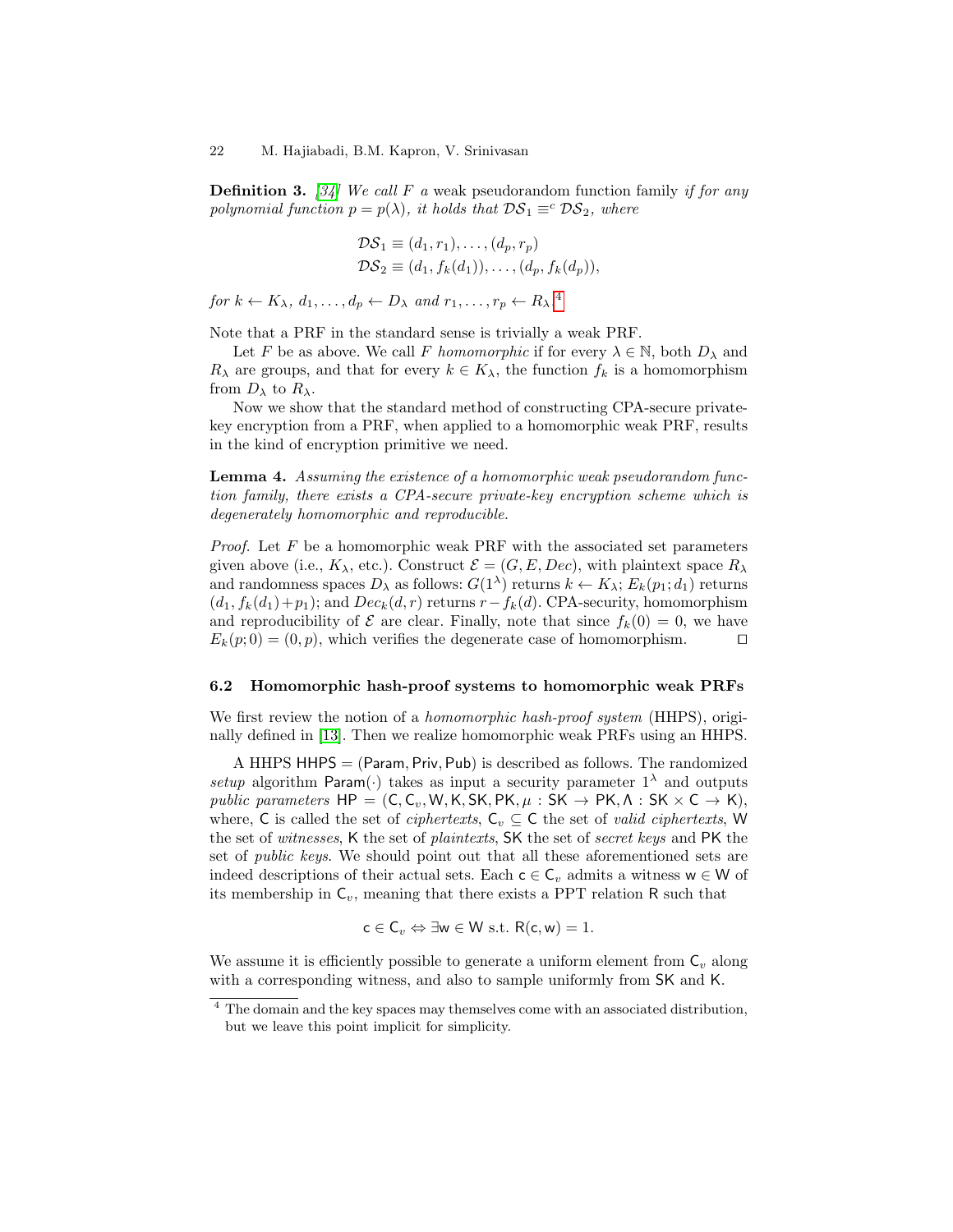The efficient *private evaluation* algorithm Priv takes as input  $sk \in SK$  and  $c \in C$ , and deterministically computes Priv<sub>sk</sub>(c) =  $\Lambda$ (sk, c). The efficient *public* evaluation algorithm Pub, takes as input  $pk = \mu(sk)$ ,  $c \in C_v$  and a witness w for c, and deterministically computes  $Pub_{pk}(c, w_c) = \Lambda(s k, c)$ . Finally, we require HHPS to satisfy the following properties.

**Subset membership:** For every adversary  $A$ , given all the public parameters of the scheme, it holds that

$$
|\Pr[\mathcal{A}(c_v) = 1] - \Pr[\mathcal{A}(c_{\text{inv}}) = 1]| = \text{negl}(\lambda),
$$

where,  $c_v \leftarrow C_v$ ,  $c_{inv} \leftarrow C \setminus C_v$  and the probabilities are computed over the random coins of the adversary and over the choices of  $c_v$  and  $c_{inv}$ , and also over the choices of C and  $C_v$ , which are taken from the output of Param(1<sup> $\lambda$ </sup>).

**Smoothness:** It holds that  $\Delta$  [(pk, Priv<sub>sk</sub>(c), c), (pk, k, c)] =  $negl(\lambda)$ , where c ←  $C \setminus C_v$ ,  $k \leftarrow K$ , sk  $\leftarrow$  SK and pk =  $\mu$ (sk).

**Homomorphism:**  $(C, +)$ ,  $(C_v, +)$  and  $(K, +)$  admit groups (with efficient group operations), and, for every sk, it holds that  $\Lambda(sk, \cdot)$  constitutes a homomorphism, i.e., for every  $sk \in SK$  and  $c_1, c_2 \in C$ , it holds that,

$$
\Lambda(\mathsf{sk},\mathsf{c}_1) + \Lambda(\mathsf{sk},\mathsf{c}_2) = \Lambda(\mathsf{sk},\mathsf{c}_1+\mathsf{c}_2).{}^5
$$

We now show how to construct a homomorphic weak PRF from a HHPS.

<span id="page-22-0"></span>Theorem 4. Assuming the existence of a HHPS, there exists a homomorphic weak PRF.

*Proof.* Assume that  $HHPS = (Param, Priv, Pub)$  is a  $HHPS$ . Let

$$
HP = (C, C_v, W, K, SK, PK, \mu : SK \rightarrow PK, \Lambda : SK \times C \rightarrow K)
$$

be the public parameters of HHPS produced by running Param. The tuple HP will also be the public parameters of our PRF, F, constructed as follows. We set  $K_{\lambda} = \mathsf{SK}, D_{\lambda} = \mathsf{C}_v$  and  $R_{\lambda} = \mathsf{K}$ , and define  $f_{\mathsf{sk}}(c) = \Lambda_{\mathsf{sk}}(c)$ . We have that both  $C_v$  and K admit groups and that  $f_{\text{sk}}(c_1) + f_{\text{sk}}(c_2) = f_{\text{sk}}(c_1 + c_2)$ , which implies homomorphism for PRF  $F$ . To prove weak pseudorandomness for  $F$  we need to show that, for any  $p = p(\lambda)$ , it holds that  $\mathcal{DS} \equiv^c \mathcal{DS}'$ , where

$$
\mathcal{DS} = (c_1, \Lambda_{sk}(c_1)), \ldots, (c_p, \Lambda_{sk}(c_p))
$$
  

$$
\mathcal{DS}' = (c_1, k_1), \ldots, (c_p, k_p),
$$

<span id="page-22-1"></span><sup>&</sup>lt;sup>5</sup> We remark that in many settings the homomorphism of  $C_v$  is implied by that of C: Especially in the standard setting, where the set of valid ciphertexts is defined as those, for which the value of  $\Lambda(\mathsf{sk}, \cdot)$ , for any sk is determined solely from the ciphertexts itself and  $\mu$ (sk). However, we put it as a separate condition just to be as general as possible.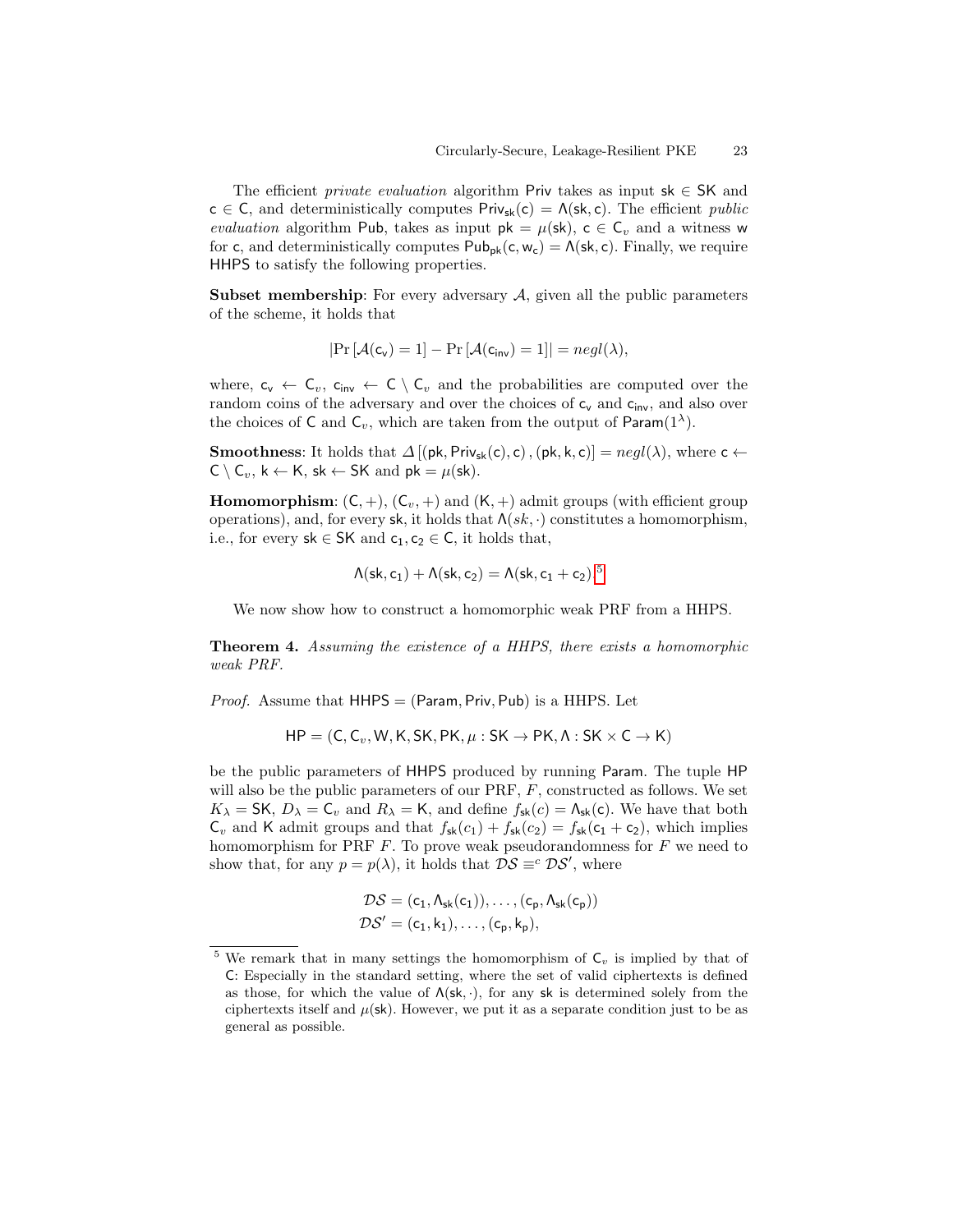for  $c_1, \ldots, c_p \leftarrow C_v, k_1, \ldots, k_p \leftarrow K$  and  $sk \leftarrow SK$ . To this end, for  $0 \leq i \leq p$ , we define the hybrid  $\mathcal{DS}_i$  as follows.

$$
\mathcal{DS}_i = \left( (c_1, \Lambda_{sk}(c_1)), \ldots, (c_i, \Lambda_{sk}(c_i)), (c_{i+1}, k_{i+1}), \ldots, (c_p, k_p) \right),\tag{8}
$$

where  $c_1,\ldots,c_p,\,k_1,\ldots,k_p$  and  $sk$  are sampled as above. Note that  $\mathcal{DS}'=\mathcal{DS}_0$ and  $\mathcal{DS} = \mathcal{DS}_p$ . Now to conclude the proof for each 0i we show  $\mathcal{DS}_i \equiv^c \mathcal{DS}_{i+1}$ .

Note that we have  $(\mathsf{pk}, \mathsf{c}_{i+1}, \Lambda_{\mathsf{sk}}(\mathsf{c}_{i+1})) \equiv^c (\mathsf{pk}, \mathsf{c}_{i+1}, \mathsf{k}_{i+1})$ . This follows by combining the subset membership and smoothness properties of HHPS. Now we claim that  $DS_i = DS_{i+1}$  follows from the fact that was just given: to see this, given  $(\mathsf{pk}, \mathsf{c}_{i+1}, *)$ , where  $*$  either corresponds to  $\Lambda_{\mathsf{sk}}(\mathsf{c}_{i+1})$  or to  $k_{i+1}$ , we form

<span id="page-23-2"></span>
$$
\left(\left(c_{1},Pub_{pk}(c_{1}, w_{1})\right), \ldots,\left(c_{i},Pub_{pk}(c_{i}, w_{i})\right),\left(c_{i+1}, \ast\right),\left(c_{i+2}, k_{i+2}\right), \ldots,\left(c_{p}, k_{p}\right)\right), \tag{9}
$$

where, for  $1 \leq j \leq i$ , we sample  $c_j \leftarrow c_j$  along with a witness  $w_j$ , and sample  $c_{i+2}, \ldots, c_p \leftarrow C_v$  and  $k_{i+2}, \ldots, k_p \leftarrow K$ . The distribution given in Equation [9](#page-23-2) would either correspond to  $\mathcal{DS}_i$  or to  $\mathcal{DS}_{i+1}$ .

## <span id="page-23-1"></span>6.3 Realization under subgroup indistinguishability assumptions

For the sake of clarity, in this section we give an instantiation of our encryption primitive based only on the quadratic residuosity assumption, which is a special case of the subgroup indistinguishability (SG) assumption. We leave the general SG-based instantiation to the full version [\[24\]](#page-29-16).

We first start by reviewing the *quadratic residuosity* assumption. For an RSA number N (i.e.,  $N = pq$ , where p and q are distinct odd primes) we use  $\mathcal{QR}_N$ to denote the subset of  $\mathbb{Z}_N^*$  consisting of quadratic residues modulo N, and let  $\mathcal{J}_N$  denote the set of elements in  $\mathbb{Z}_N^*$  with Jacobi symbol one. Finally, we define  $\mathcal{QNR}_N = \mathcal{J}_N \setminus \mathcal{QR}_N$ .

Assume that RSAGen( $1^{\lambda}$ ) is a PPT algorithm that on input  $1^{\lambda}$  generates a Blum integer N, i.e.,  $N = pq$  with p and q being distinct primes satisfying  $p, q \equiv 3 \pmod{4}$ . We stress here that we do not need RSAGen(1<sup> $\lambda$ </sup>) to output the factorization of  $N$  as well. We say that the quadratic residuosity  $(QR)$  problem is hard under RSAGen if  $\{N, U(Q\mathcal{R}_N)\}_{\lambda \in \mathbb{N}}$  is computationally indistinguishable from  $\{N, U(QNR_N)\}_{\lambda \in \mathbb{N}}$ , where N is generated according to  $RSAGen(1^{\lambda})$ .

<span id="page-23-0"></span>Theorem 5. Assuming the quadratic residuosity assumption holds for RSAGen there exists a CPA-secure private-key bit encrypiton scheme that is both reproducible and homomorphic.

*Proof.* We construct the private-key bit encryption scheme  $(G, E, Dec)$  as follows. The public parameter of the scheme is  $N \leftarrow \mathsf{RSAGen}(1^{\lambda})$ , and the plaintext group and the randomness group of the scheme are, respectively,  $\mathbb{Z}_2$  and  $\mathcal{QR}_N$ . The components of the encryption scheme are defined as follows. (All computations, if not otherwise stated, are done modulo  $N$ .)

 $-G(1^{\lambda})$ : Choose the secret key as  $x \leftarrow \mathbb{Z}_{N^2}$ ;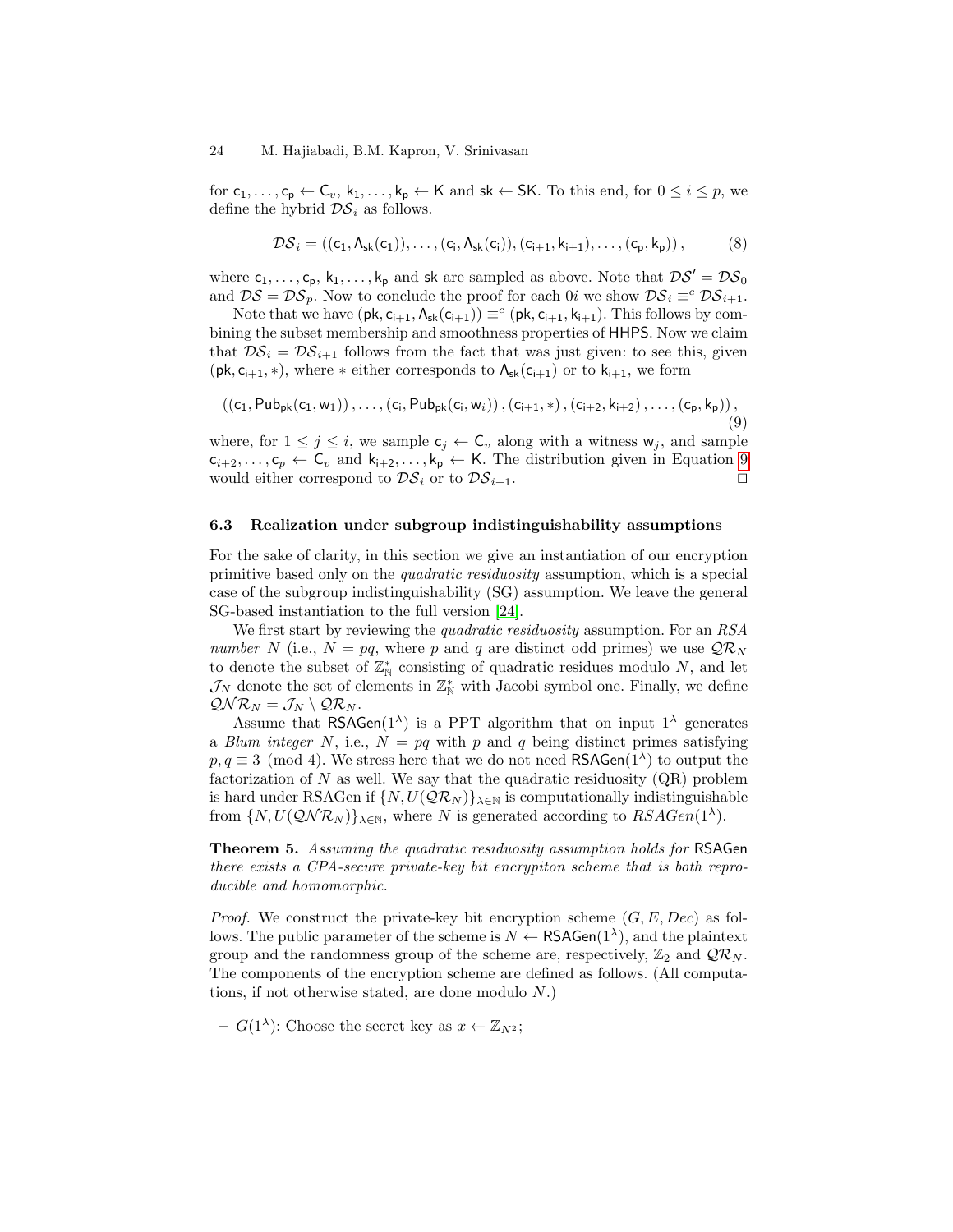$- E_x(b; g)$ : return  $(g, (-1)^b g^x)$ ; - Dec<sub>x</sub>(g<sub>1</sub>, g<sub>2</sub>): return b ∈ {0, 1} if  $g_2 = (-1)^b g_1^x$ .

We first verify the syntactic properties required of the scheme. Notice that given an encryption  $(g, (-1)^b g^{x_1})$  (of an arbitrary bit b) under  $x_1$ , we can efficiently obtain the encryption of an arbitrary bit  $b_1$  under the same randomness, g, relative to a secret key  $x_2$  by simply outputting  $(g, (-1)^{b_1} g^{x_2})$ . This verifies the reproducibility property. As for homomorphism, from  $(g_1, (-1)^{b_1} g_1^x)$  and  $(g_2,(-1)^{b_2}g_2^x)$ , we can easily derive  $(g_1g_2,(-1)^{b_1+b_2}(g_1g_2)^x)$ , which is the encryption of  $b_1 + b_2$  under randomness  $g_1g_2$  (relative to the same unknown secret key  $x$ ). Note that as the randomness group here is multiplicative, we will denote the identity element by 1. We then have that  $E_x(b; 1) = (1, (-1)^b)$ , independently of x. This verifies the degenerate case of homomorphism.

To show that the above scheme is CPA-secure, we need to show that for any  $p = p(\lambda)$  and any sequence of bits  $(b_1, \ldots, b_p)$ , it holds that  $\mathcal{DS}_0 \equiv^c \mathcal{DS}_1$ , where

$$
\mathcal{DS}_0 = \begin{bmatrix} g_1 & g_2 & \cdots & g_p \\ (-1)^{b_1} g_1^x & (-1)^{b_2} g_2^x & \cdots & (-1)^{b_p} g_p^x \end{bmatrix}, \text{ and } (10)
$$

$$
\mathcal{DS}_1 = \begin{bmatrix} g_1 & g_2 & \cdots & g_p \\ g_1^x & g_2^x & \cdots & g_p^x \end{bmatrix},\tag{11}
$$

for  $g_1, \ldots, g_p \leftarrow \mathcal{QR}_N$  and  $x \leftarrow \mathbb{Z}_{N^2}$ . The proof of the above indistinguishability is standard. (See, e.g., [\[13,](#page-28-12)[29\]](#page-29-17) for a simple proof and also [\[9,](#page-28-5) Lemma 5.1] for a stronger statement.)

# 7 Extensions

In this section we discuss some extensions and complementary results. In Subsection [7.1](#page-24-0) we show that our constructed scheme provides auxiliary-input security. In Subsection [7.2](#page-26-1) we show that an existing KDM-amplification construction preserves leakage resilience.

## <span id="page-24-0"></span>7.1 Auxiliary-input security

We first give the definitions related to auxiliary-input security.

**Background.** Let  $\mathcal{E} = (G, E, Dec)$  be an encryption scheme with public-key, secret-key and message spaces, respectively,  $\mathcal{PK}_{\lambda}$ ,  $\mathcal{SK}_{\lambda}$  and  $\mathcal{M}_{\lambda}$ . Throughout this Section we use f to refer to a function with domain  $(\mathcal{PK}_\lambda, \mathcal{SK}_\lambda)$  and range  $\mathcal{SK}_\lambda$ . We follow the notation of [\[9\]](#page-28-5). For  $\mathcal{E} = (G, E, Dec)$  we define f-weak inversion and f-strong inversion as follows. We say that f is  $\epsilon$ -strongly-uninvertible under  $\mathcal E$  if for any adversary  $\mathcal A$ , the probability that  $\mathcal A$  outputs sk when given  $(f(pk, sk), pk)$  is at most  $\epsilon(\lambda)$ , where the probability is taken over A's random coins and  $(pk, sk) \leftarrow G(1^{\lambda})$ . Also, we say that f is  $\epsilon$ -weakly-uninvertible under  $\mathcal E$  if for any adversary  $\mathcal A$ , the probability that  $\mathcal A$  outputs sk when given  $f(pk, sk)$  is at most  $\epsilon(\lambda)$ , where the probability is taken over A's random coins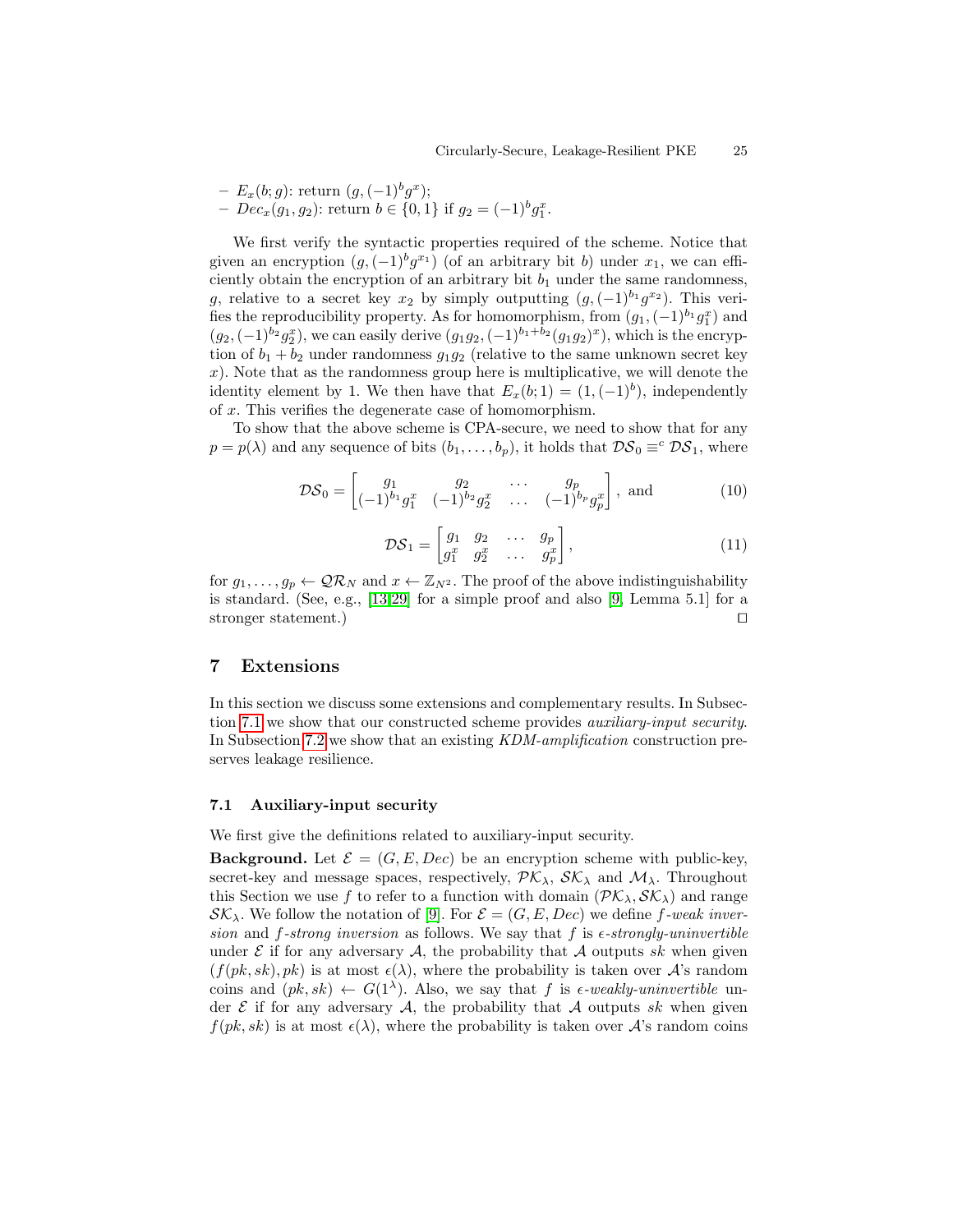and  $(pk, sk) \leftarrow G(1^{\lambda})$ . Let  $Aux_{\epsilon}^{st}$  be the class of all  $\epsilon$ -strongly-uninvertible functions and  $Aux_{\epsilon}^{wk}$  be the class of all  $\epsilon$ -weakly-uninvertible functions. Note that  $Aux_{\epsilon}^{st}\subseteq Aux_{\epsilon}^{wk}.$ 

We say that  $\mathcal E$  is f-auxiliary-input secure if any adversary  $\mathcal A$  has a negligible advantage in the following game: A is given  $(pk, f(pk, sk))$ , where  $(pk, sk)$  $G(1^{\lambda});$  A submits  $(m_0, m_1) \in \mathcal{M}^2_{\lambda};$  A receives  $E_{pk}(m_b)$ , for  $b \leftarrow \{0, 1\};$  finally,  $A$  outputs bit  $b'$ , and achieves the following advantage

<span id="page-25-0"></span>
$$
|\Pr[b' = 1 | b = 0] - \Pr[b' = 1 | b = 1]|.
$$

We say that  $\mathcal E$  is  $\epsilon$ -weakly-auxiliary-input secure (resp.,  $\epsilon$ -strongly-auxiliary-input secure) if  $\mathcal E$  is f-auxiliary-input secure for any  $f \in Aux_{\epsilon}^{st}$  (resp.,  $Aux_{\epsilon}^{wk}$ ). We say  $\mathcal E$  is auxiliary-input secure against *subexponentially-hard functions* if for some  $c > 0$ ,  $\mathcal{E}$  is  $1/(2^{\lambda^c})$ -strongly-auxiliary-input secure.

We now show that the encryption scheme produced by Construction [1](#page-12-1) provides auxiliary-input security. We first consider weak-auxiliary-input security and then discuss the extension to the strong-auxiliary case.

**Theorem 6.** Let  $\mathcal{E} = (G, E, Dec, Hom, Rep)$  be a CPA-secure private-key bitencryption scheme providing degenerate homomorphism and reproducibility. Let  $\mathcal{E}'$  be the scheme constructed from  $\mathcal E$  using Construction [1.](#page-12-1) For any poly-bounded  $l = l(\lambda)$  and negligible function  $\epsilon = \epsilon(\lambda)$ , it holds that  $\mathcal{E}'$  is  $\epsilon$ -weakly-auxiliaryinput secure.[6](#page-25-1)

The proof of Theorem [6](#page-25-0) follows similarly to that of Theorem [3,](#page-18-1) except for one step, where we replace real-randomness extraction with pseudorandomness extraction. We first give the following theorem, due to Goldreich and Levin [\[22\]](#page-28-15), where we follow the presentation of [\[14\]](#page-28-4), adapted to the binary field.

<span id="page-25-2"></span>**Theorem 7.** ([\[22\]](#page-28-15)) Assume that  $l = l(\lambda)$  and  $h: \{0,1\}^l \to \{0,1\}^*$  is a (possibly randomized) function and  $D$  is a distinguisher, where

$$
|\Pr[D(\mathbf{b}, b, h(\mathbf{s})) = 1] - \Pr[D(\mathbf{b}, b', h(\mathbf{s})) = 1]| = \delta(l),
$$
 (12)

where  $\mathbf{s}, \mathbf{b} \leftarrow \{0,1\}^l$ ,  $b \leftarrow \{0,1\}$  and  $b' = \mathbf{s} \cdot \mathbf{b}$ . Then there exists an inverter A, for which it holds that

$$
\Pr[\mathcal{A}(y) = \mathbf{s}] \in \Omega(\frac{\delta^3}{l}),\tag{13}
$$

where  $\mathbf{s} \leftarrow \{0,1\}^l$  and  $y \leftarrow h(\mathbf{s})$ .

We now give the proof of Theorem [6,](#page-25-0) using ideas from [\[14\]](#page-28-4).

Proof. The proof follows by introducing Game-0, Game-1 and Game-2 exactly as in the proof of Theorem [3](#page-18-1) (except that now the function  $f$  is applied to both the secret key and the public key), and deriving  $Game_0 \equiv G \; Game-1$  exactly as

<span id="page-25-1"></span><sup>&</sup>lt;sup>6</sup> In order for statement to be useful, it should hold that  $\frac{1}{2^l} \leq \epsilon$ , because otherwise the statement will be vacuously true, as  $Aux_{\epsilon}^{st} = Aux_{\epsilon}^{wk} = \emptyset$ .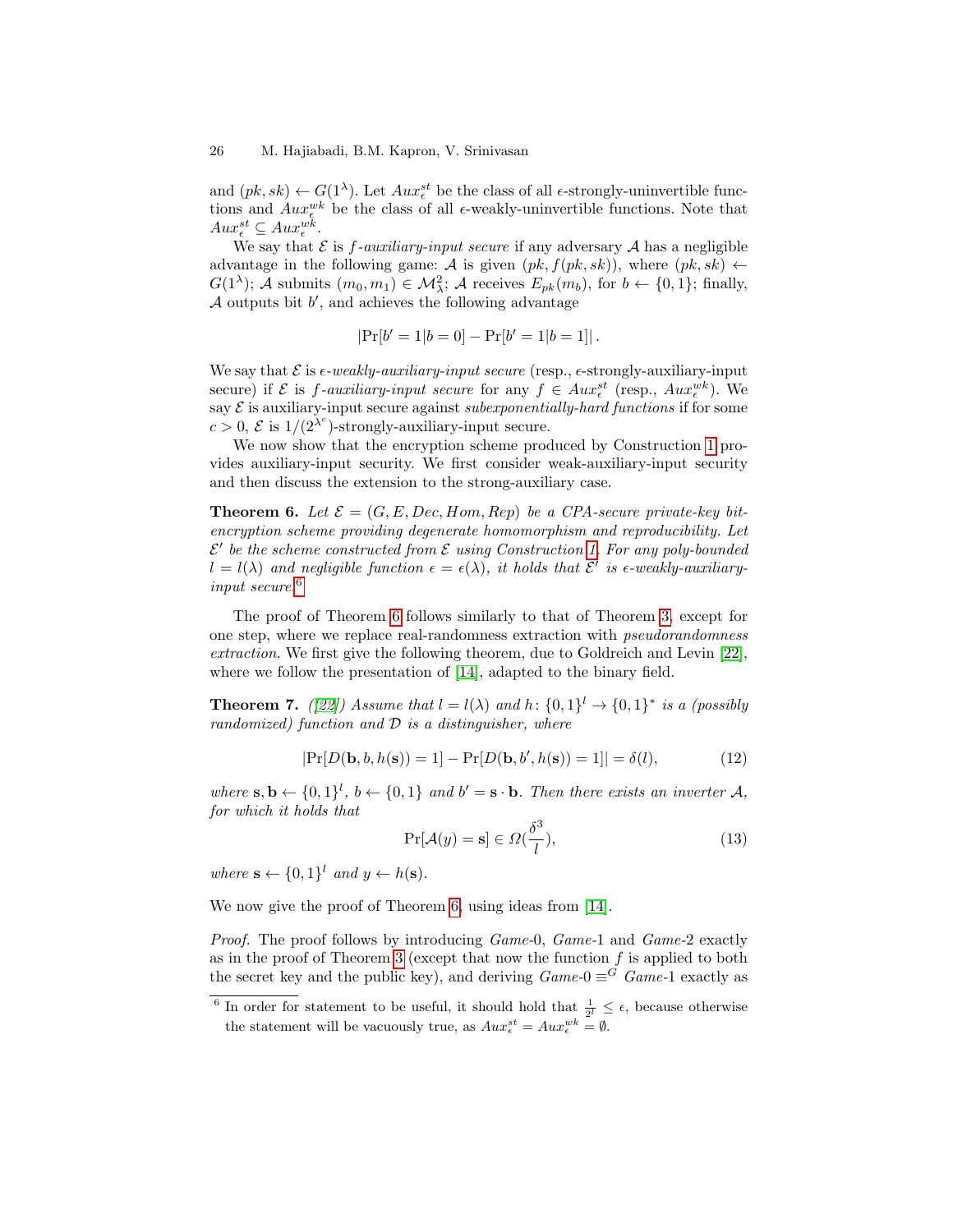in there. To prove  $Game_1 \equiv^G Game_2$ , however, we proceed as below. To prove  $Game-1 \equiv G \text{ Game-2}$ , it suffices to show that

<span id="page-26-2"></span>
$$
(b_1, \ldots, b_l, b_{l+1}, f(PK, \mathbf{s}), \overbrace{E_{sk}(0; r_1), \ldots, E_{sk}(0; r_l), E_{sk}(0; r_{l+1})}_{(b_1, \ldots, b_l, b'_{l+1}, f(PK, \mathbf{s}), \underline{E}_{sk}(0; r_1), \ldots, \underline{E}_{sk}(0; r_l), E_{sk}(0; r_{l+1})}_{PK}),
$$
\n(14)

where  $\mathbf{s} \leftarrow \{0, 1\}^l, b_1, \ldots, b_l, b_{l+1} \leftarrow \{0, 1\}, b'_{l+1} = \mathbf{s} \cdot (b_1, \ldots, b_l), \mathbf{r} = (r_1, \ldots, r_l) \leftarrow$  $\mathcal{R}^l_\lambda$ ,  $r_{l+1} = \mathbf{s} \cdot \mathbf{r}$  and  $sk \leftarrow G(1^\lambda)$ . The fact that proving Equation [14](#page-26-2) suffices to conclude  $Game-1 \equiv G \text{ Game-2}$  can easily be verified by considering the descriptions of Game-1 and Game-2, taking into account the fact that the private-key scheme is reproducible.

By the assumption of the theorem, we know that it is  $\epsilon$ -hard to recover s from  $(PK, f(PK, s))$ . Now Equation [14](#page-26-2) follows from Theorem [7,](#page-25-2) by defining the randomized function  $h(\mathbf{s}) = (PK, f(PK, \mathbf{s}))$ , where all the variables are sampled as above. Formally, if there is an adversary that can distinguish between the distributions in Equation [14](#page-26-2) with a non-negligible probability, then there exists an adversary that, with a non-negligible probability, recovers s from  $h(s)$  =  $(PK, f(PK, s))$ , which is a contradiction to the first sentence of this paragraph.

<span id="page-26-0"></span>Remark 1. As in previous work [\[14](#page-28-4)[,9\]](#page-28-5) we can prove strong auxiliary-input security for  $\mathcal{E}'$  with respect to subexponentially-hard functions by working with a modification of Construction [1,](#page-12-1) letting  $(c_1, \ldots, c_l) = (E_{sk}(0; r_1), \ldots, E_{sk}(0; r_l))$ be the public parameters of the scheme, and letting the public key be computed, under secret key **s**, as  $Hom(c_{i_1}, \ldots, c_{i_w})$ , where  $(i_1, \ldots, i_w)$  are the indices of non-zero bits of s. Now since a public key under the new scheme has at most  $l' = |\mathcal{R}_{\lambda}|$  different values we can obtain  $\frac{\epsilon}{l'}$ -strong auxiliary-input security from  $\epsilon$ -weak-auxiliary-input security. This last step follows since, for any scheme with l' different public keys, if recovering sk from  $f(pk, sk)$  is  $\epsilon/l'$ -hard (i.e., succeeds with a probability at most  $\epsilon/l'$ , recovering sk from  $(f(pk, sk), pk)$  is  $\epsilon$ -hard. Finally, we mention that the proof of multiple-key circular security (Theorem [2\)](#page-18-0) extends to the setting above which contains public parameters.

# <span id="page-26-1"></span>7.2 KDM amplification

We show that Applebaum's KDM-amplification method [\[3\]](#page-27-2), which, informally speaking, shows that projection security is sufficient for obtaining "rich-KDM" security, preserves both types of leakage resilience. For simplicity, we focus on the case of bit encryption and 1-KDM security.

<span id="page-26-3"></span>As notation, we identify an efficiently computable function  $f = \{f_\lambda : \{0,1\}^{l(\lambda)} \mapsto$  $\{0,1\}\}_{\lambda\in\mathbb{N}}$  with an ensemble of circuits  $\{c_{\lambda}\}_{\lambda\in\mathbb{N}}$ , and say that f has size  $p = p(\lambda)$ if, for any  $\lambda$ , the circuit  $c_{\lambda}$  has size at most p. We say an ensemble of sets of functions  $F = \{F_\lambda\}_{\lambda \in \mathbb{N}}$  is p-bounded if for every  $\lambda$  and every  $f \in F_\lambda$ , f has size p. The following theorem is a special case of the results of [\[3\]](#page-27-2).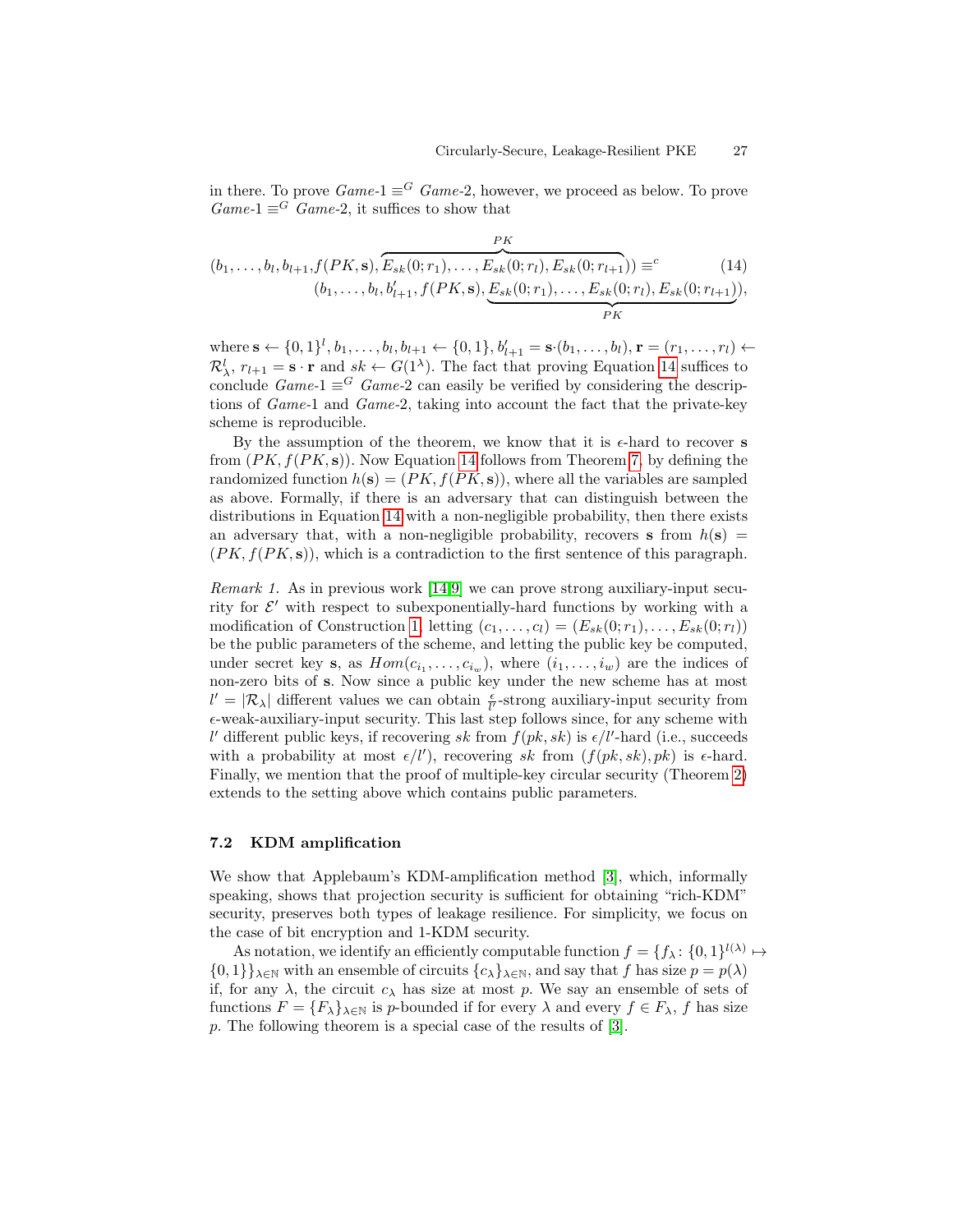**Theorem 8.** ([\[3\]](#page-27-2)) Assume that  $F = \{F_{\lambda}\}\$  is a fixed p-bounded ensemble of sets of functions and  $\mathcal{E} = (G, E, Dec)$  is a 1-projection-secure public-key encryption scheme. The scheme  $\mathcal{E}' = (G, E', D')$ , constructed below, is F-KDM<sup>(1)</sup> secure:  $E'_{pk}(b) = E_{pk}(Sim(b))$  and  $D'_{sk}(C) = Rec(D_{sk}(C))$ . Here Sim is a randomized function and Rec is a deterministic function, both of which are constructed based on  $F$ , through the procedure of randomized encoding of functions. The details of Sim and Rec are not important for our analysis, bu we refer the reader to [\[3\]](#page-27-2) for further details.

<span id="page-27-3"></span>**Theorem 9.** Let  $\mathcal E$  and  $\mathcal E'$  be as in Theorem [8.](#page-26-3) Then assuming that  $\mathcal E$  is r-rate leakage resilient (resp.,  $\epsilon$ -auxiliary input secure) then  $\mathcal{E}'$  is r-rate leakage resilient  $(resp., \epsilon\text{-}auxiliary input secure).$ 

*Proof.* This follows by noting that the constructed scheme  $\mathcal{E}'$  has the same key generation algorithm as that  $\mathcal E$ . We consider the leakage resilience case; the proof for the auxiliary-input case is entirely the same. Assume  $A'$  wins against  $\ell$ -length leakage resilience of  $\mathcal{E}'$ ; we build  $\mathcal{A}$  that breaks the  $\ell$ -length leakage resilience of  $\mathcal{E}'$  by simulating  $\mathcal{A}'$  as follows:  $\mathcal{A}$  runs  $\mathcal{A}'(pk)$ , where pk is the public key that A receives; when  $A'$  sub, its the leakage query f, A makes the same query from its oracle and gives  $f(sk)$  to  $\mathcal{A}'$ ; finally, when  $\mathcal{A}'$  submits  $(b_0, b_1)$ ,  $\mathcal{A}$  submits  $(Sim(b_0), Sim(b_1))$  to its oracle and gives the returned ciphertext to A'. Thus, A achieves the same advantage as  $\mathcal{A}'$  does, and the proof is complete.  $\Box$ 

<span id="page-27-4"></span>We now obtain the following corollary, by combining Theorems [2,](#page-18-0) [3,](#page-18-1) [6](#page-25-0) and [9.](#page-27-3)

Corollary 1. Assuming the existence of a CPA-secure private-key scheme with reproducibility and degenerate homomorphism, for any poly p and any fixed pbounded function family F, there exists a scheme  $\mathcal{E}'$  which (at the same time) (1) is F-KDM secure, (2) achieves a  $(1-o(1))$  resilience rate, and (3) is auxiliaryinput secure against subexponentially-hard functions.

# 8 Acknowledgments

We would like to thank Josh Benaloh and Dan Boneh for helpful discussions.

# References

- <span id="page-27-0"></span>1. Adi Akavia, Shafi Goldwasser, and Vinod Vaikuntanathan. Simultaneous hardcore bits and cryptography against memory attacks. In Omer Reingold, editor, TCC, volume 5444 of LNCS, pages 474–495. Springer, 2009.
- <span id="page-27-1"></span>2. Joël Alwen, Yevgeniy Dodis, Moni Naor, Gil Segev, Shabsi Walfish, and Daniel Wichs. Public-key encryption in the bounded-retrieval model. In Gilbert [\[21\]](#page-28-18), pages 113–134.
- <span id="page-27-2"></span>3. Benny Applebaum. Key-dependent message security: Generic amplification and completeness. In Advances in Cryptology - EUROCRYPT 2011, pages 527–546, 2011.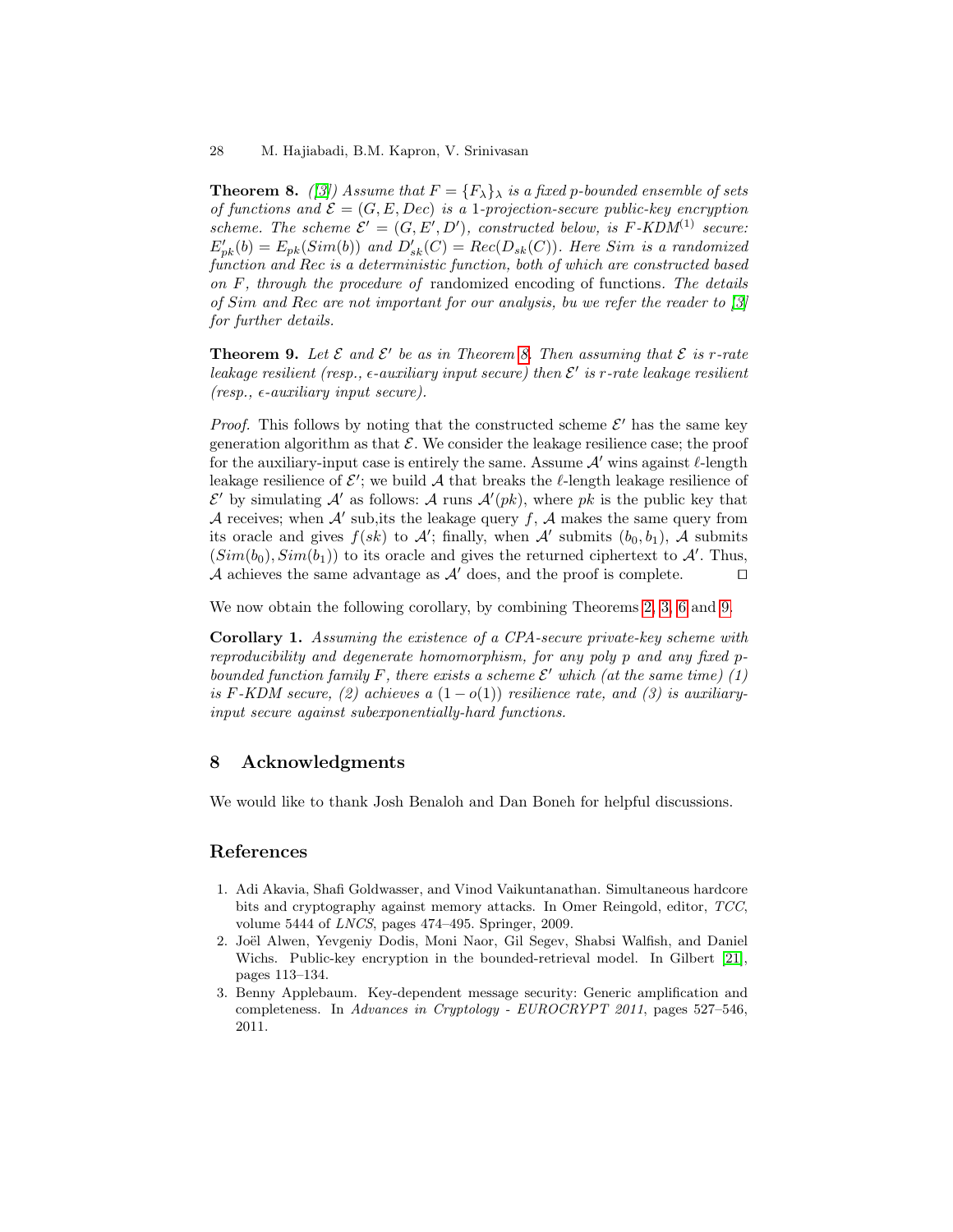- <span id="page-28-9"></span>4. Benny Applebaum, David Cash, Chris Peikert, and Amit Sahai. Fast cryptographic primitives and circular-secure encryption based on hard learning problems. In Advances in Cryptology - CRYPTO 2009, volume 5677 of LNCS, pages 595–618. Springer, 2009.
- <span id="page-28-8"></span>5. Boaz Barak, Iftach Haitner, Dennis Hofheinz, and Yuval Ishai. Bounded keydependent message security. In Gilbert [\[21\]](#page-28-18), pages 423–444.
- <span id="page-28-13"></span>6. Mihir Bellare, Alexandra Boldyreva, and Jessica Staddon. Randomness re-use in multi-recipient encryption schemeas. In Public Key Cryptography - PKC 2003, pages 85–99, 2003.
- <span id="page-28-6"></span>7. John Black, Phillip Rogaway, and Thomas Shrimpton. Encryption-scheme security in the presence of key-dependent messages. In SAC 2002, Selected Areas in Cryptography, volume 2595 of LNCS, pages 62–75. Springer, 2002.
- <span id="page-28-7"></span>8. Dan Boneh, Shai Halevi, Michael Hamburg, and Rafail Ostrovsky. Circular-secure encryption from decision Diffie-Hellman. In CRYPTO 2008, pages 108–125, 2008.
- <span id="page-28-5"></span>9. Zvika Brakerski and Shafi Goldwasser. Circular and leakage resilient public-key encryption under subgroup indistinguishability - (or: Quadratic residuosity strikes back). In Advances in Cryptology - CRYPTO 2010, pages 1–20, 2010.
- <span id="page-28-10"></span>10. Zvika Brakerski, Shafi Goldwasser, and Yael Tauman Kalai. Black-box circularsecure encryption beyond affine functions. In Ishai [\[28\]](#page-29-18), pages 201–218.
- <span id="page-28-16"></span>11. Zvika Brakerski and Gil Segev. Better security for deterministic public-key encryption: The auxiliary-input setting. In CRYPTO 2011, volume 6841 of LNCS, pages 543–560. Springer, 2011.
- <span id="page-28-17"></span>12. Seung Geol Choi and Hoeteck Wee. Lossy trapdoor functions from homomorphic reproducible encryption. Inf. Process. Lett., 112(20):794–798, 2012.
- <span id="page-28-12"></span>13. Ronald Cramer and Victor Shoup. Universal hash proofs and a paradigm for adaptive chosen ciphertext secure public-key encryption. In EUROCRYPT 2002, volume 2332 of LNCS, pages 45–64. Springer, 2002.
- <span id="page-28-4"></span>14. Yevgeniy Dodis, Shafi Goldwasser, Yael Tauman Kalai, Chris Peikert, and Vinod Vaikuntanathan. Public-key encryption schemes with auxiliary inputs. In Theory of Cryptography, TCC 2010, volume 5978 of LNCS, pages 361–381. Springer, 2010.
- <span id="page-28-3"></span>15. Yevgeniy Dodis, Yael Tauman Kalai, and Shachar Lovett. On cryptography with auxiliary input. In STOC 2009, pages 621–630, 2009.
- <span id="page-28-14"></span>16. Yevgeniy Dodis, Rafail Ostrovsky, Leonid Reyzin, and Adam Smith. Fuzzy extractors: How to generate strong keys from biometrics and other noisy data. SIAM J. Comput., 38(1):97–139, 2008.
- <span id="page-28-1"></span>17. Danny Dolev, Cynthia Dwork, and Moni Naor. Non-malleable cryptography (extended abstract). In STOC 1991, pages 542–552, 1991.
- <span id="page-28-19"></span>18. Cynthia Dwork, editor. Proceedings of the 40th Annual ACM Symposium on Theory of Computing, Victoria, British Columbia, Canada, May 17-20, 2008. ACM, 2008.
- <span id="page-28-2"></span>19. Stefan Dziembowski and Krzysztof Pietrzak. Leakage-resilient cryptography. In FOCS 2008, pages 293–302, 2008.
- <span id="page-28-11"></span>20. Craig Gentry, Chris Peikert, and Vinod Vaikuntanathan. Trapdoors for hard lattices and new cryptographic constructions. In Dwork [\[18\]](#page-28-19), pages 197–206.
- <span id="page-28-18"></span>21. Henri Gilbert, editor. Advances in Cryptology - EUROCRYPT 2010,, volume 6110 of LNCS. Springer, 2010.
- <span id="page-28-15"></span>22. Oded Goldreich and Leonid A. Levin. A hard-core predicate for all one-way functions. In David S. Johnson, editor, Proceedings of the 21st Annual ACM Symposium on Theory of Computing, May 14-17, 1989, Seattle, Washigton, USA, pages 25–32. ACM, 1989.
- <span id="page-28-0"></span>23. Shafi Goldwasser and Silvio Micali. Probabilistic encryption. J. Comput. Syst. Sci., 28(2):270–299, 1984.